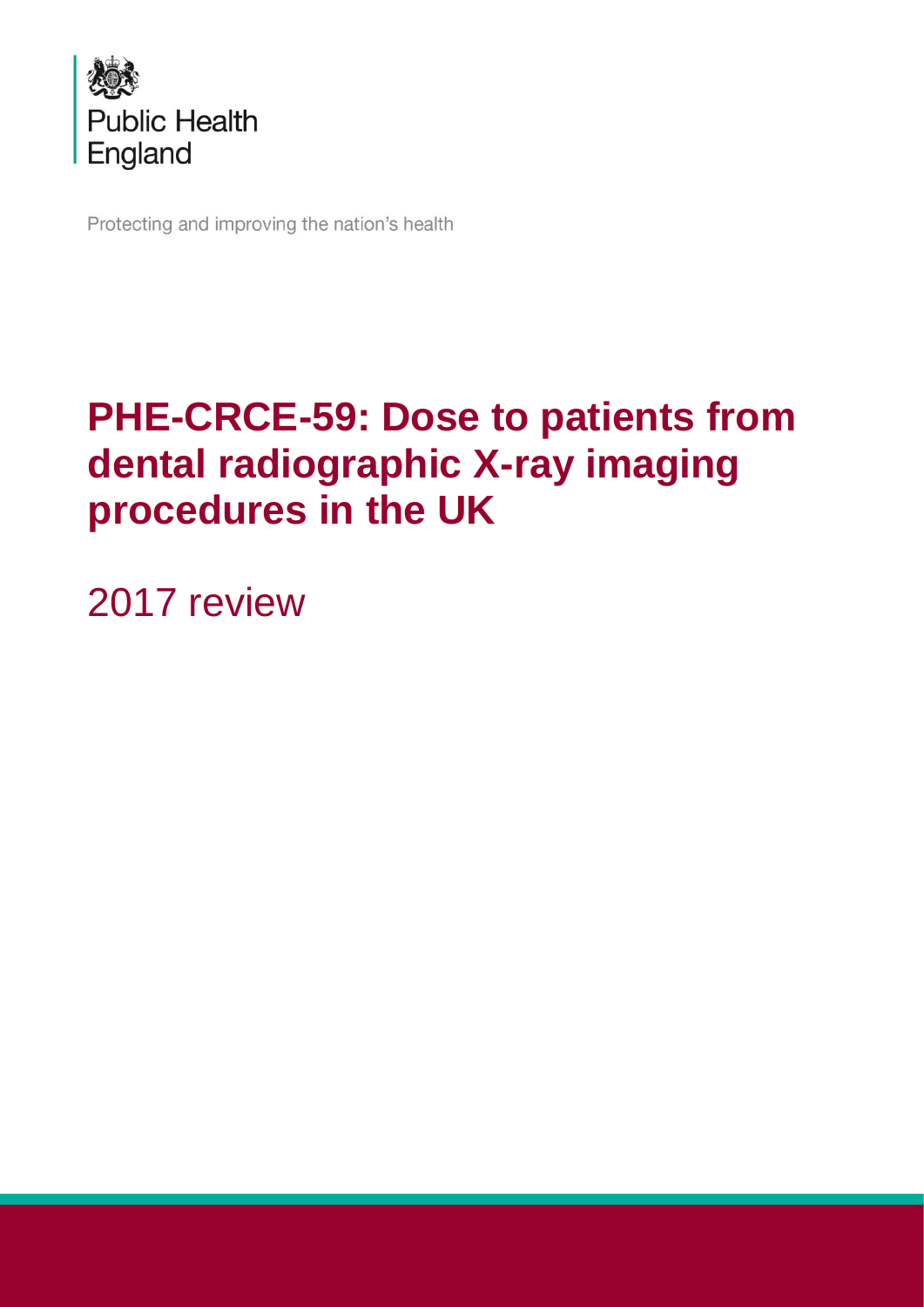# About Public Health England

Public Health England exists to protect and improve the nation's health and wellbeing, and reduce health inequalities. We do this through world-leading science, knowledge and intelligence, advocacy, partnerships and the delivery of specialist public health services. We are an executive agency of the Department of Health and Social Care, and a distinct delivery organisation with operational autonomy. We provide government, local government, the NHS, Parliament, industry and the public with evidence-based professional, scientific and delivery expertise and support.

Public Health England Wellington House 133-155 Waterloo Road London SE1 8UG Tel: 020 7654 8000 [www.gov.uk/phe](http://www.gov.uk/phe) Twitter: [@PHE\\_uk](https://twitter.com/PHE_uk) Facebook: [www.facebook.com/PublicHealthEngland](http://www.facebook.com/PublicHealthEngland)

Prepared by: JR Holroyd, JRH Smith and S Edyvean For queries relating to this document, please contact: [medicalradiationdoses@phe.gov.uk](mailto:medicalradiationdoses@phe.gov.uk)

## **OGI**

#### © Crown copyright 2020

You may re-use this information (excluding logos) free of charge in any format or medium, under the terms of the Open Government Licence v3.0. To view this licence, visit [OGL.](https://www.nationalarchives.gov.uk/doc/open-government-licence/version/3/) Where we have identified any third party copyright information you will need to obtain permission from the copyright holders concerned.

Published September 2020 PHE publications **PHE** supports the UN



gateway number: GW-1261 Sustainable Development Goals

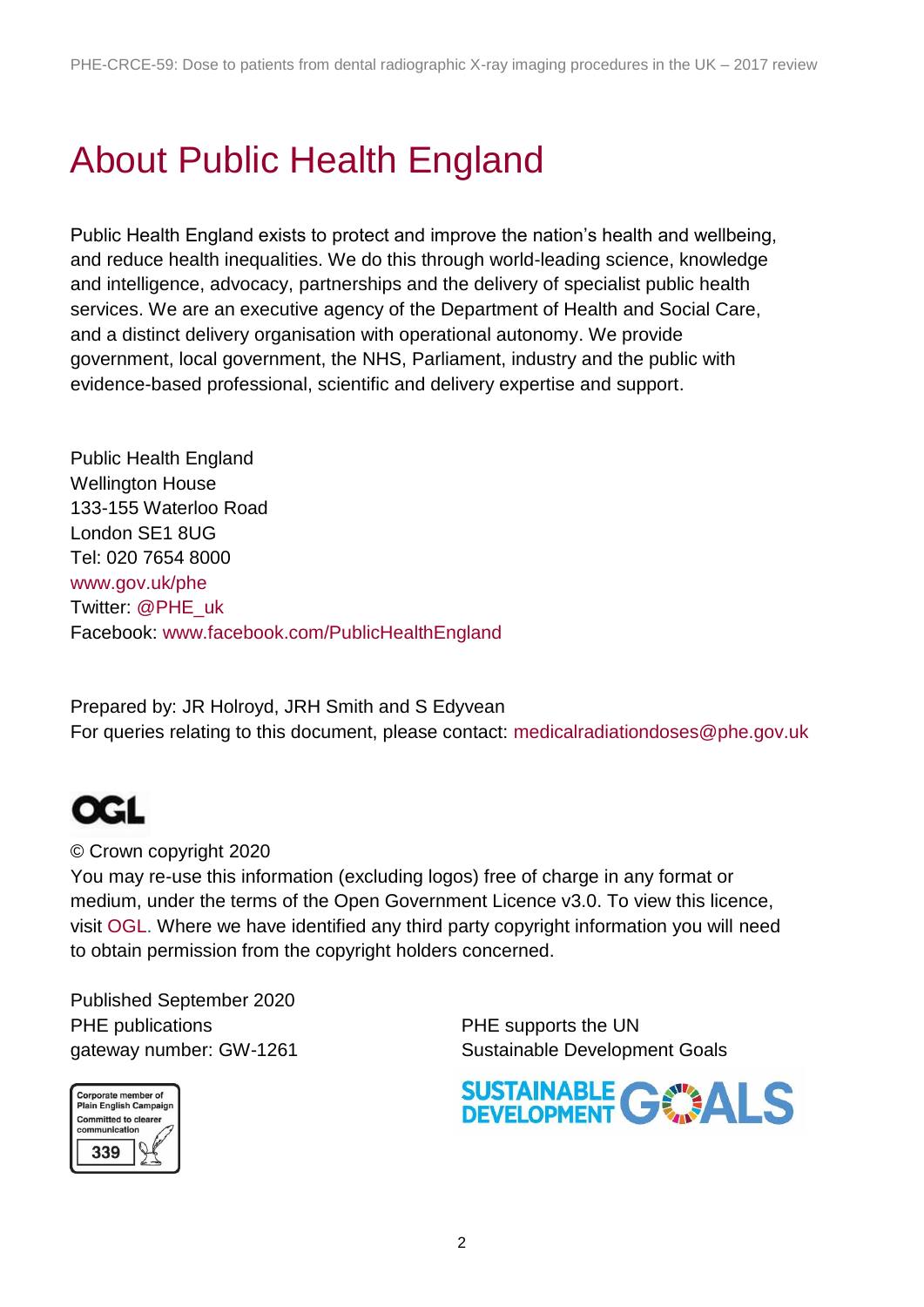## **Contents**

| Introduction                                                                                                                                 | 4                                      |
|----------------------------------------------------------------------------------------------------------------------------------------------|----------------------------------------|
| Method                                                                                                                                       | 5                                      |
| <b>Results</b><br>Intra-oral<br>Panoramic<br>Lateral cephalometric<br>Cone beam computed tomography<br>Summary of typical doses              | 6<br>6<br>9<br>11<br>14<br>16          |
| <b>Discussion</b><br>Representation<br>Digital imaging<br>Cephalometric imaging<br><b>Dental CBCT</b><br><b>National DRLs</b><br>Dose trends | 17<br>17<br>17<br>18<br>18<br>19<br>19 |
| Conclusion                                                                                                                                   | 21                                     |
| References                                                                                                                                   | 21                                     |
| Acknowledgements                                                                                                                             | 23                                     |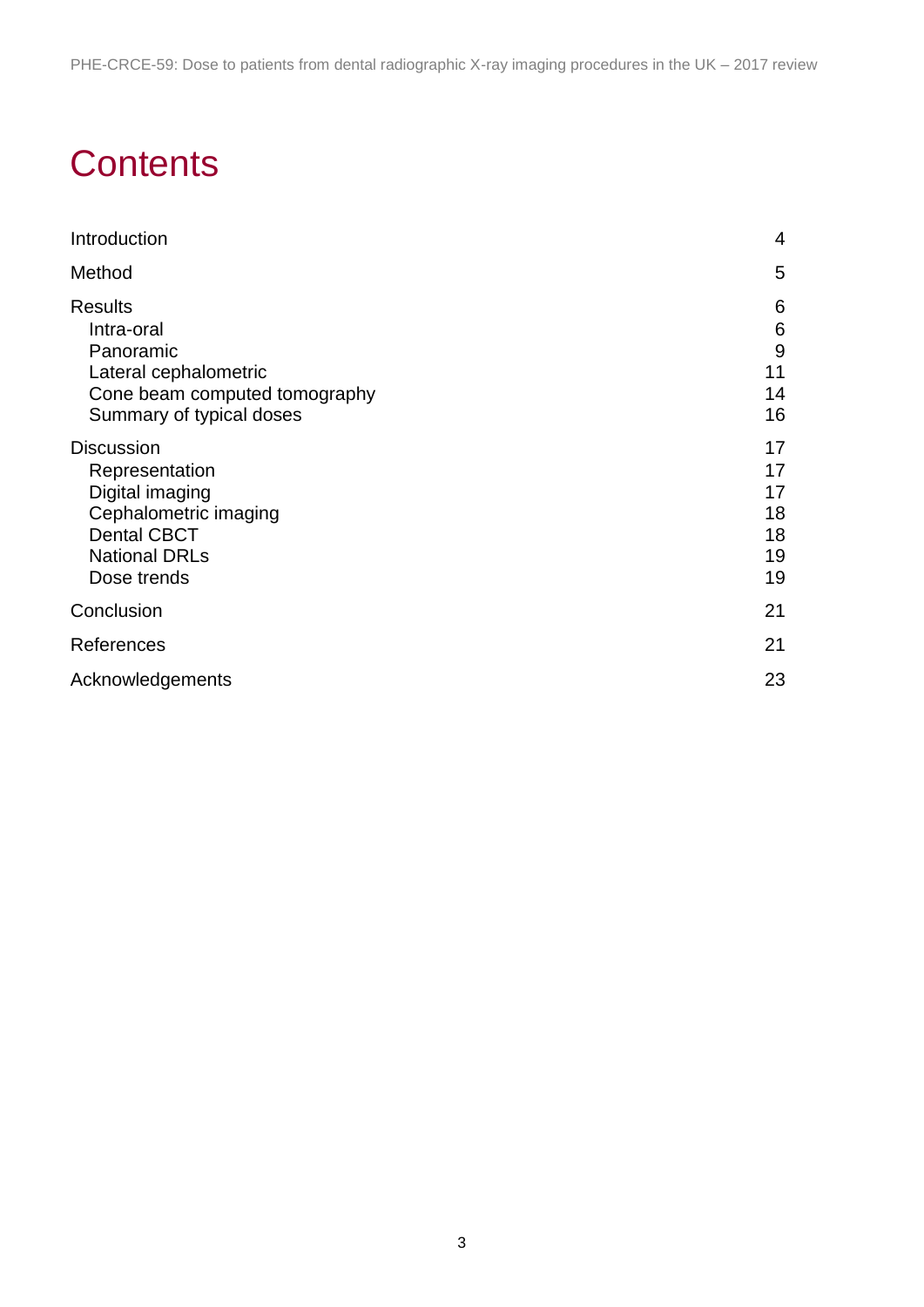# <span id="page-3-0"></span>Introduction

Public Health England (PHE) and its predecessor organisations have carried out national reviews of patient dose indices at regular intervals for over 2 decades.

The last review of radiographic and fluoroscopic imaging procedures in 2010 formed the basis of the current UK National Diagnostic Reference Levels (NDRLs) for these applications (Hart et al, 2012). As it has been a significant time since the 2010 review it is necessary to carry out the next review of current practice in the UK to either confirm that the existing NDRLs are still suitable or to set new values. The current review will consider patient doses from all types of radiographic and fluoroscopic procedures. However, unlike the 2010 review it is the intention to collect and report on data in several stages. This first stage is a review of patient doses from dental radiography.

National Diagnostic Reference Levels (NDRLs) for dental radiography are currently set for a set of standard examinations, with separate NDRLs for adults and children. Dental X-ray equipment is typically far less complex than general diagnostic medical X-ray equipment, with fixed exposure parameters and collimation, meaning that there is little variation in patient exposure for the same examination. It is therefore not necessary to collect individual patient data; the doses for these standard examinations assessed during routine quality assurance testing are adequate.

NDRLs currently exist for intra-oral and panoramic radiography which are by far the most common dental X-ray modalities (PHE, 2018). For intra-oral radiography the standard examination chosen is a mandibular molar radiograph and for panoramic radiography it is the standard full panoramic radiograph. For this survey, data was also requested for cephalometric radiography and Cone Beam Computed Tomography (CBCT).

Although cephalometric radiography has been an available technique for many years, by comparison to intra-oral or panoramic radiography it is a much less common technique and, as such, was not considered in previous reviews. It was decided to include it in this review as there is evidence of a wide range of doses from the equipment currently in use (Holroyd, 2011). The examination chosen as representative for this technique is a standard lateral radiograph.

The use of CBCT equipment is a relatively recent development in dental radiography, having been in clinical use for less than 15 years. The doses delivered to patients during CBCT are typically much higher than those from other modes of dental radiography, therefore it is considered particularly important to include doses from CBCT in this review. Previous work by PHE established an achievable dose for CBCT (Holroyd and Walker, 2010) as a dose guide for users of CBCT. A lack of available data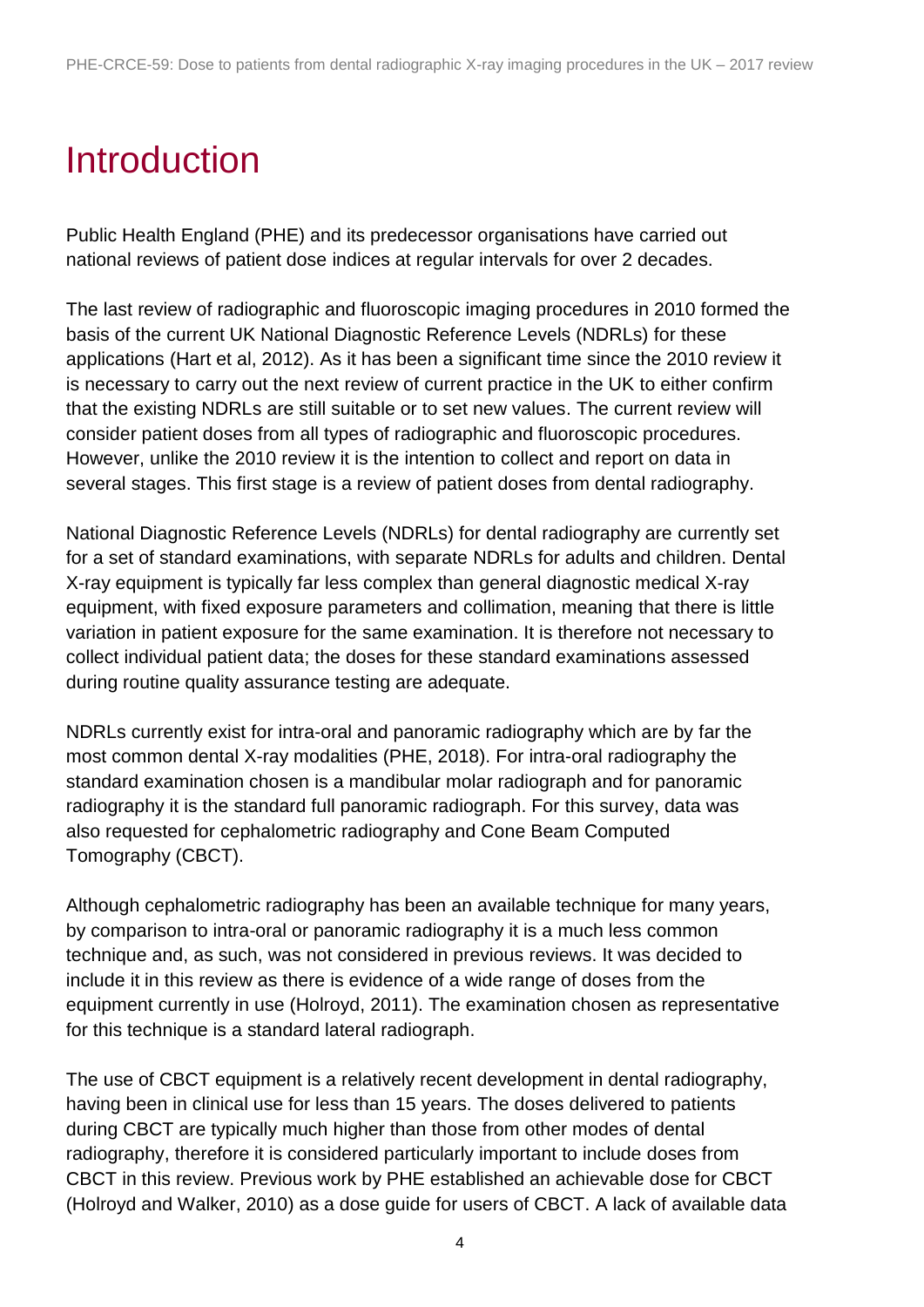and a wide variability in patient doses meant it was not possible to set a NDRL at that time. However, CBCT equipment is now much more widely used, so in this review it was possible to obtain enough data to propose a NDRL. Unlike other dental X-ray equipment where dose data was collected for a standard examination and a standard patient, due to the wide range of uses of CBCT equipment 2 specific clinical indications were included in the request, to ensure comparable patient dose data was obtained. The clinical indications were:

- a) imaging prior to placement of a maxillary molar implant in a standard adult patient, and
- <span id="page-4-0"></span>b) imaging of an impacted maxillary canine tooth of a 12-year-old child.

## Method

An Excel (Microsoft, USA) workbook was designed to collect information on each dental X-ray set, exposure parameters and patient dose delivered for the standard examinations identified. The workbook was trialled with 1 NHS Hospital Trust that frequently carries out dose measurements on all types of dental X-ray equipment with the feedback from this Trust being used to refine the workbook.

The template workbook was posted to the MEDICAL-PHYSICS-ENGINEERING e-mail distribution list (JiscMail, 2018). This distribution list is viewed by the UK medical physics community and those who carry out dose assessments on dental X-ray equipment. A 2-month period was allowed for providing data, during November and December 2017, and regular reminder e-mails were sent during this period. Data was requested from measurements made since 2014 to account for the fact that the recommended frequency for making measurements of patient dose is every 3 years (NRPB, 2001), apart from CBCT equipment for which it should be measured annually (Holroyd and Walker, 2010). Data was only requested for sets which were currently in clinical use and for only the most recent measurement. All the data was compiled into a single workbook for analysis. Any data which appeared to be anomalous was queried with the respondent for clarification, and either confirmed or removed from the analysis. A small number of workbooks were returned shortly after the deadline and these were also included in the analysis.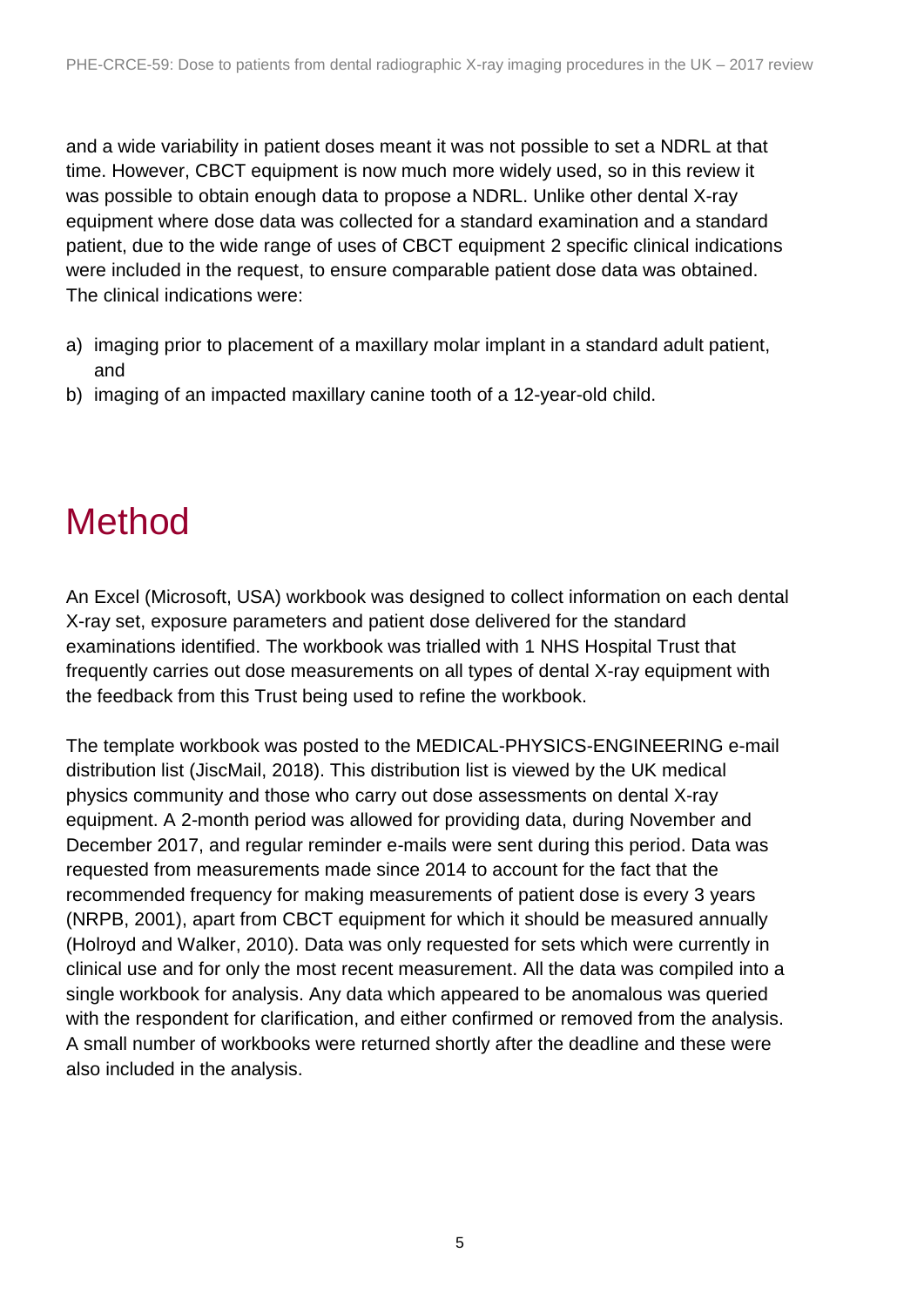# <span id="page-5-0"></span>**Results**

Data was received from 32 respondents. This covered patient dose measurements made on a total of 11,331 intra-oral X-ray sets, 1,500 panoramic X-ray sets, 152 cephalometric X-ray sets and 215 CBCT X-ray sets.

In the following tables, CR is used to denote computed radiography systems (for example, the use of phosphor plates) and DR for digital radiography systems (for example, the use of charge coupled devices or complementary metal oxide semiconductor sensors). Dose measurement results are presented as percentiles of the total dose distribution. The 50th percentile, or median, can be considered a typical dose for that examination and the 75th percentile (third quartile) is the value used to establish a NDRL for dental radiography.

#### <span id="page-5-1"></span>Intra-oral

A breakdown of the imaging method used with each X-ray set can be seen in [Table 1](#page-5-2) and the choice of collimation is shown in [Table 2.](#page-5-3)

| Imaging type           | <b>Number</b><br>of X-ray<br>sets | % of total | % Film or digital |
|------------------------|-----------------------------------|------------|-------------------|
| D speed film           | 115                               | 1%         |                   |
| E/F speed film         | 361                               | 3%         |                   |
| E speed film           | 863                               | 8%         | 28%               |
| F speed film           | 1572                              | 15%        |                   |
| Self-developing film   | 7                                 | $0\%$      |                   |
| Film (unknown type)    | 14                                | $0\%$      |                   |
| <b>CR</b>              | 5699                              | 54%        |                   |
| <b>DR</b>              | 1459                              | 14%        | 72%               |
| Digital (unknown type) | 452                               | 4%         |                   |
| <b>Total</b>           | 10542                             |            |                   |

#### <span id="page-5-2"></span>**Table 1 Choice of imaging method for intra-oral radiography**

#### <span id="page-5-3"></span>**Table 2 Choice of collimation for intra-oral radiography**

| <b>Collimator</b> | <b>Number</b><br>of X-ray<br>sets | % of total |
|-------------------|-----------------------------------|------------|
| Circular          | 3595                              | 33%        |
| Rectangular       | 7321                              | 67%        |
| <b>Total</b>      | 10961                             |            |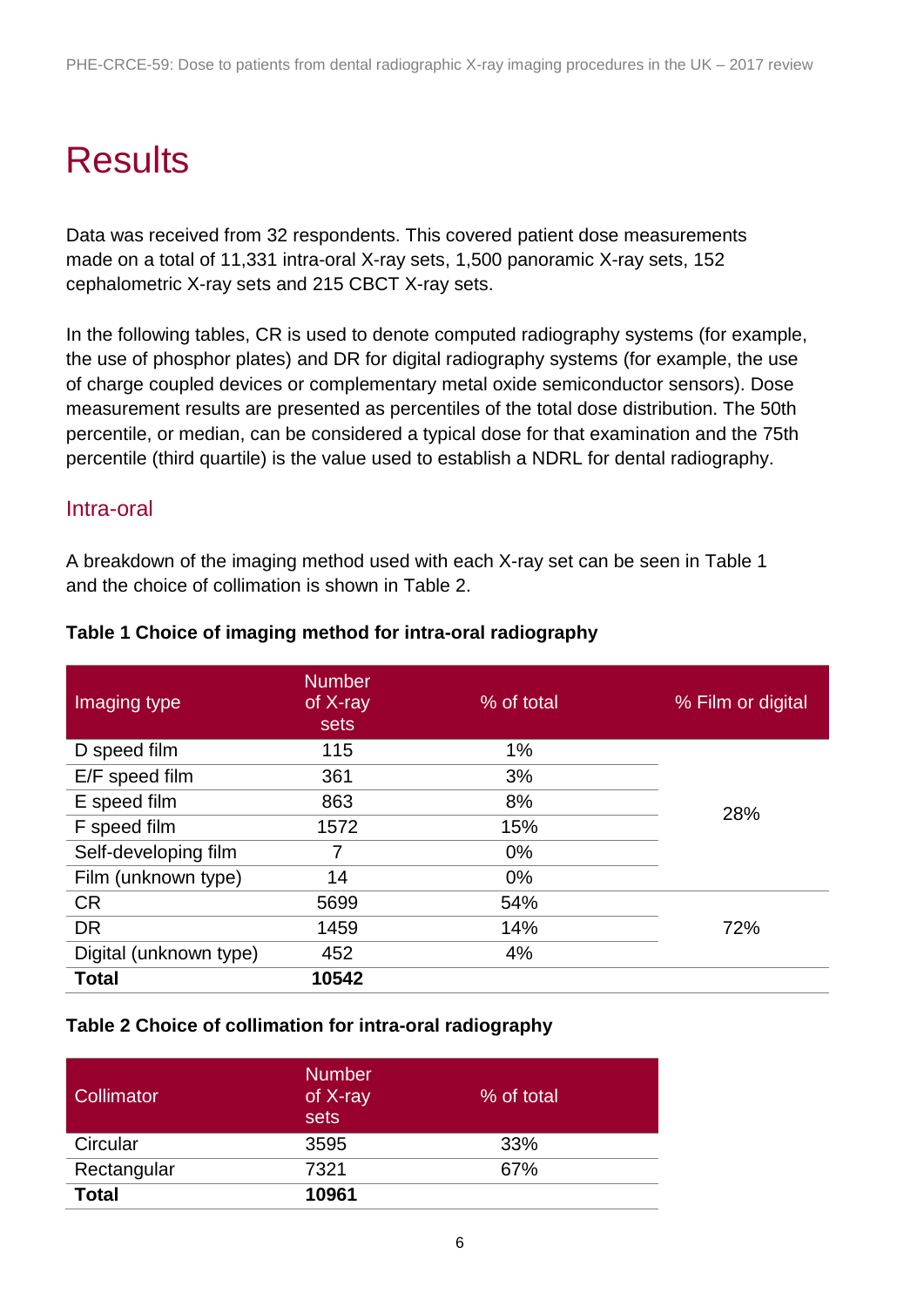The 5<sup>th</sup> to 95<sup>th</sup> percentile values for the patient dose distribution are shown in [Table 3.](#page-6-0) The dose distribution was sub-divided by the choice of imaging method and the results are shown in [Table 4.](#page-6-1)

#### <span id="page-6-0"></span>**Table 3 Patient entrance doses (mGy) reported for a standard adult mandibular molar intra-oral radiograph**

|                      | <b>Number</b>    | Dose (mGy) at a given percentile |                  |                  |                  |                  |
|----------------------|------------------|----------------------------------|------------------|------------------|------------------|------------------|
| <b>Patient group</b> | of X-ray<br>sets | 5 <sup>th</sup>                  | 25 <sup>th</sup> | 50 <sup>th</sup> | 75 <sup>th</sup> | 95 <sup>th</sup> |
| Adult                | 11320            | 0.3                              | 0.6              | 0.9              | 12               | 2.0              |
| Child                | 7888             | 0.2                              | 0.4              | 0.6              | 0.7              | 1.2              |
| Ratio - Child/Adult  |                  | 0.6                              | 0.6              | 0.6              | 0.6              | 0.6              |

#### <span id="page-6-1"></span>**Table 4 Intra-oral adult mandibular molar patient entrance doses (mGy) sorted by imaging method**

|                | <b>Number</b>    | Dose (mGy) at a given percentile |                  |                  |                  |                  |
|----------------|------------------|----------------------------------|------------------|------------------|------------------|------------------|
| Imaging method | of X-ray<br>sets | 5 <sup>th</sup>                  | 25 <sup>th</sup> | 50 <sup>th</sup> | 75 <sup>th</sup> | 95 <sup>th</sup> |
| D speed film   | 115              | 0.7                              | 0.9              | 1.2              | 1.9              | 2.7              |
| E speed film   | 863              | 0.6                              | 0.8              | 1.0              | 1.4              | 2.2              |
| E/F speed film | 361              | 0.6                              | 0.8              | 1.0              | 1.2              | 1.7              |
| F speed film   | 1572             | 0.5                              | 0.7              | 1.0              | 1.3              | 2.1              |
| <b>CR</b>      | 5699             | 0.3                              | 0.6              | 0.8              | 1.1              | 1.9              |
| <b>DR</b>      | 1459             | 0.3                              | 0.5              | 0.7              | 1.0              | 1.9              |

In order to visualise the range of doses delivered for the standard mandibular molar radiograph, the dose results were sorted into 0.2 mGy bins and a histogram plotted to show the range of doses for adult examinations [\(Figure 1\)](#page-7-0) and child examinations [\(Figure 2\)](#page-7-1).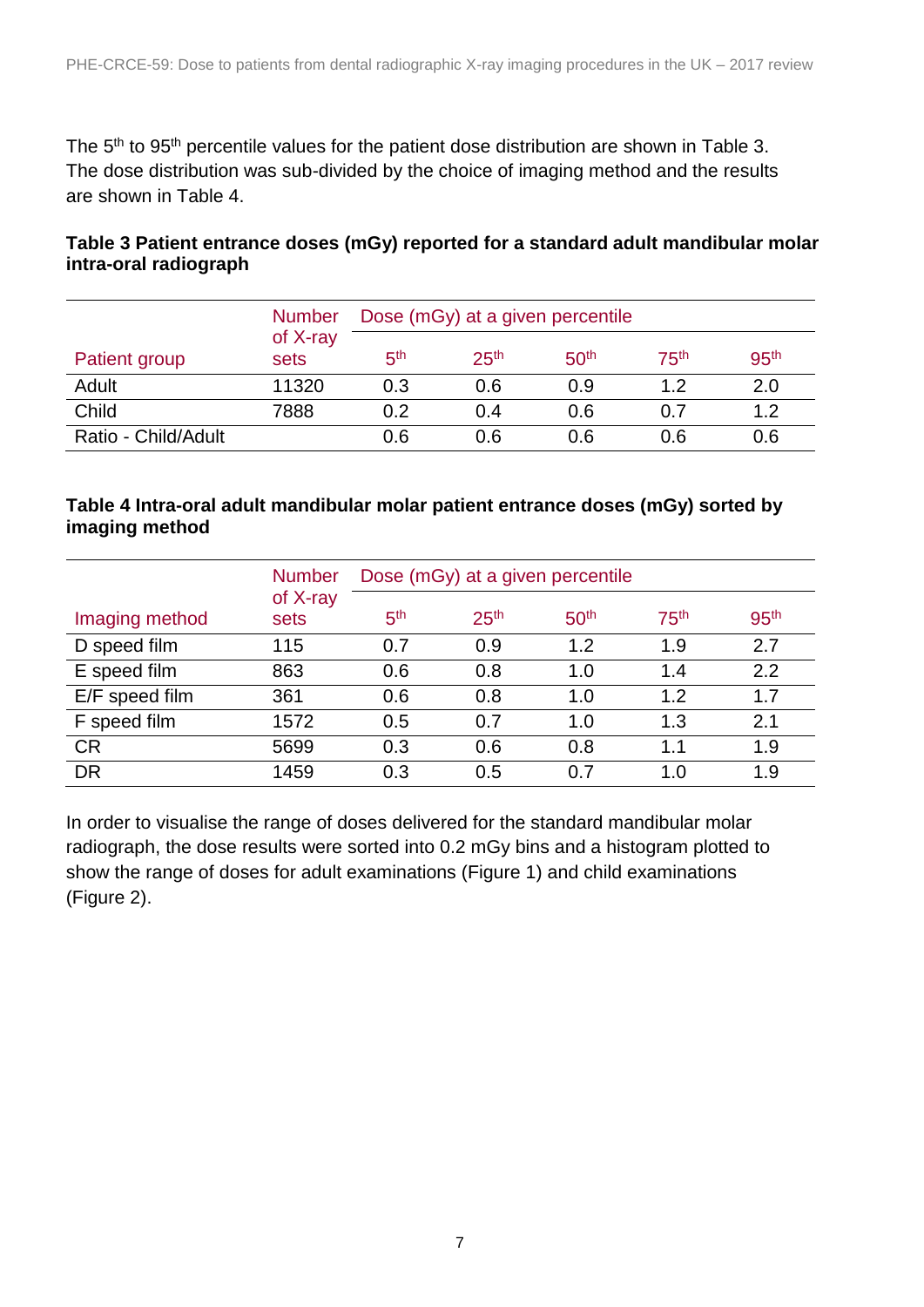<span id="page-7-0"></span>



<span id="page-7-1"></span>**Figure 2 Dose distribution for child intra-oral mandibular molar radiographs. The vertical bar approximately represents the third quartile value.**



The operating potential for each X-ray set is shown in [Figure 3.](#page-8-1) Data was requested for the actual operating potential as measured during the most recent equipment testing; however, it was apparent from the data received that some data were a measured operating potential and other data were the rated operating potential for that X-ray set. [Figure 3](#page-8-1) includes all the data received, which provides useful information on likely operating potentials in use, but as it combines both measured and rated values, more meaningful analysis is not possible.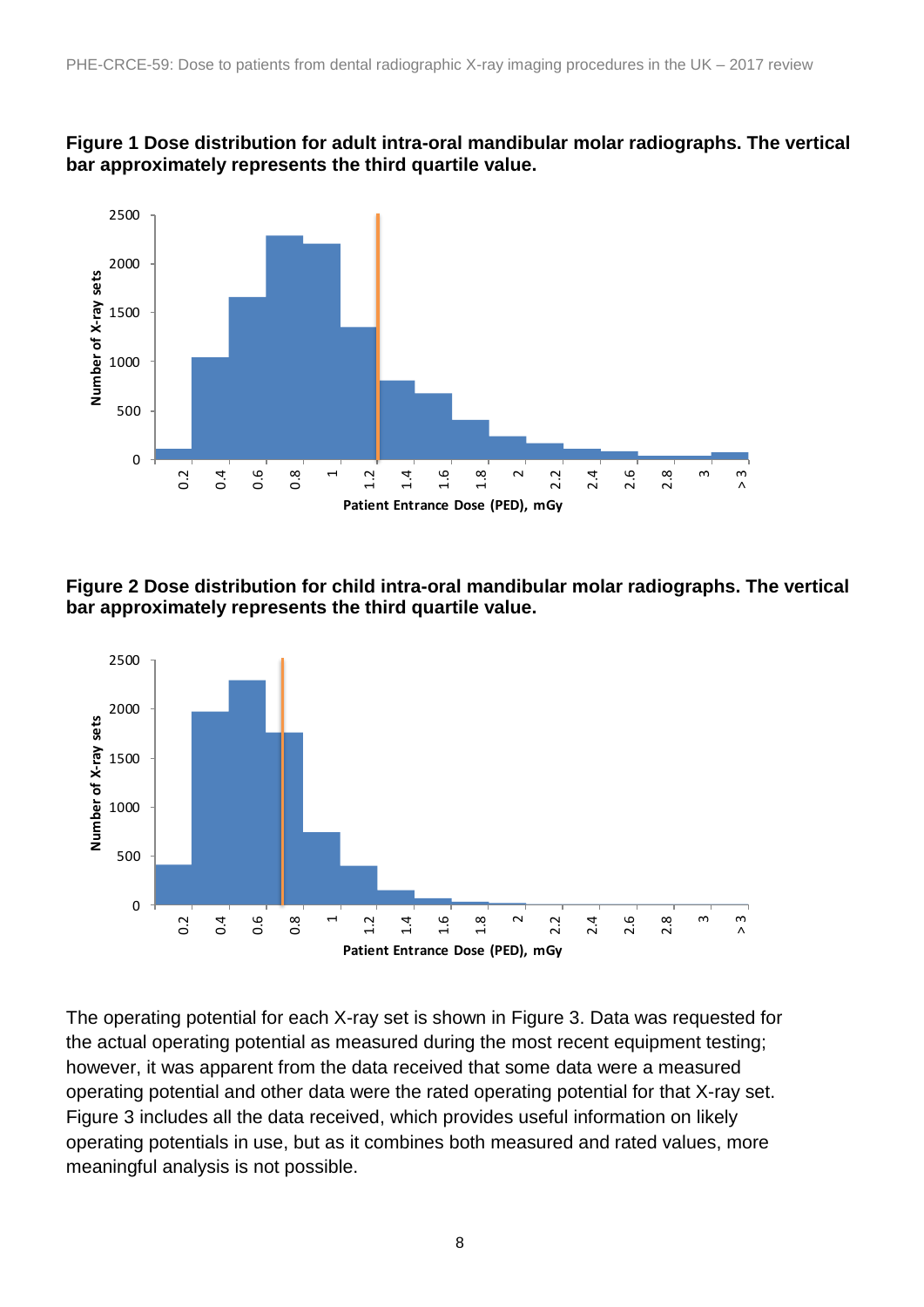

#### <span id="page-8-1"></span>**Figure 3 Distribution of operating potential for intra-oral X-ray sets**

## <span id="page-8-0"></span>Panoramic

The different types of image receptor in use are shown in [Table 5.](#page-8-2)

| Imaging method         | <b>Number</b><br>of X-ray<br>sets | % of total | % Film or digital |
|------------------------|-----------------------------------|------------|-------------------|
| Film                   | 290                               | 23%        | 23%               |
| <b>CR</b>              | 238                               | 19%        |                   |
| <b>DR</b>              | 560                               | 44%        | 77%               |
| Digital (unknown type) | 179                               | 14%        |                   |
| <b>Total</b>           | 1267                              |            |                   |

#### <span id="page-8-2"></span>**Table 5 Choice of imaging method for panoramic radiography**

The 5<sup>th</sup> to 95<sup>th</sup> percentile values for the patient dose distribution are shown in Table 6. The dose distribution was sub-divided by choice of imaging method and the results are shown in Table 7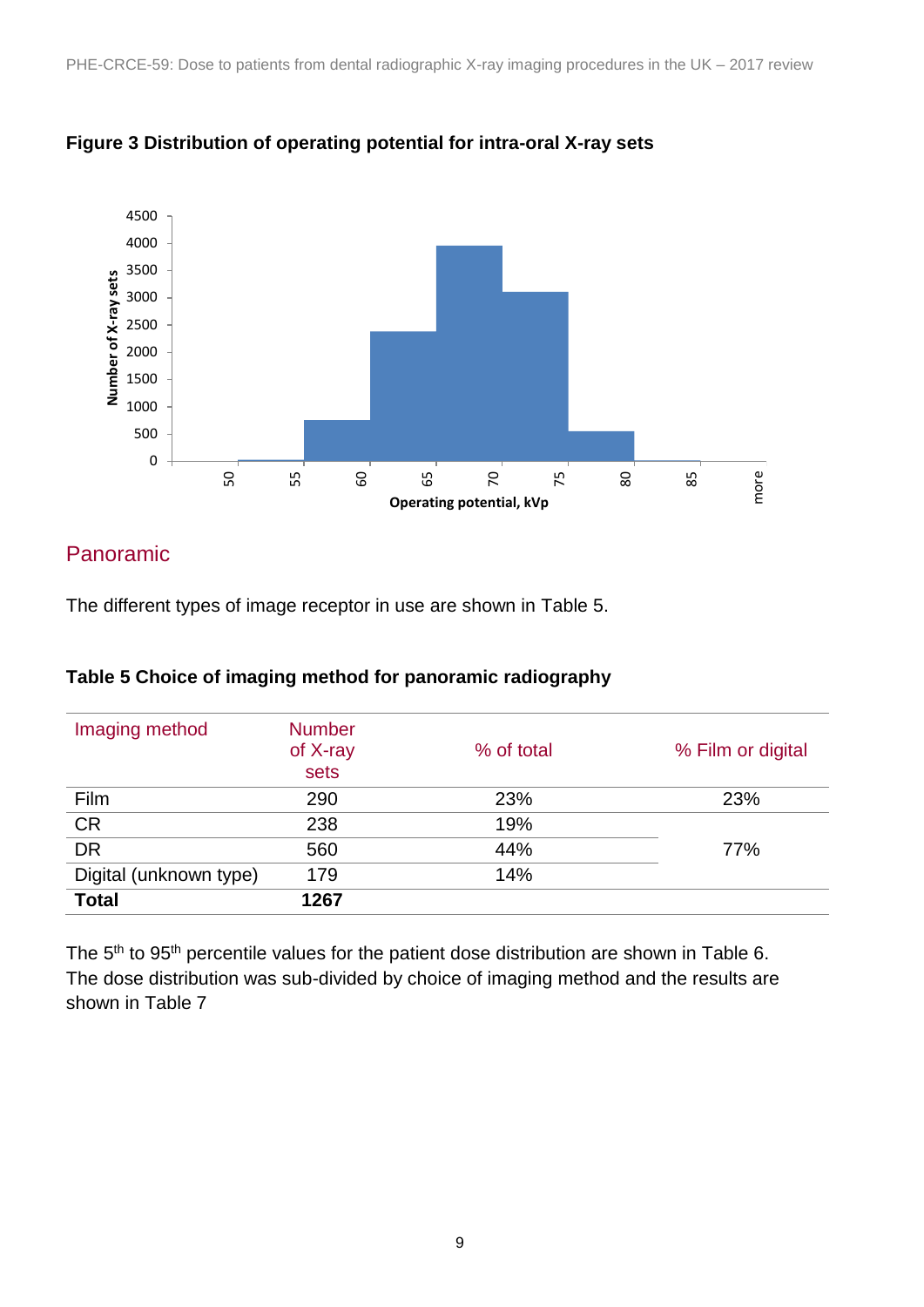|                     | <b>Number</b>    | Dose area product (mGy.cm <sup>2</sup> ) at a given percentile |                  |                  |                  |                  |
|---------------------|------------------|----------------------------------------------------------------|------------------|------------------|------------------|------------------|
| <b>Patient size</b> | of X-ray<br>sets | гth                                                            | 25 <sup>th</sup> | 50 <sup>th</sup> | 75 <sup>th</sup> | 95 <sup>th</sup> |
| Adult               | 1499             | 28                                                             | 49               | 65               | 81               | 119              |
| Child               | 1435             | 18                                                             | 34               | 46               | 60               | 85               |
| Ratio - Child/Adult |                  | 0.7                                                            | 0.7              |                  |                  |                  |

#### **Table 6 Dose area product (mGy.cm<sup>2</sup> ) reported for a standard panoramic radiograph**

#### **Table 7 Standard panoramic adult dose area product (mGy.cm<sup>2</sup> ) sorted by imaging method**

|           | <b>Number</b>    | Dose area product (mGy.cm <sup>2</sup> ) at a given percentile |                  |                  |                  |                  |
|-----------|------------------|----------------------------------------------------------------|------------------|------------------|------------------|------------------|
| Imaging   | of X-ray<br>sets | 5 <sup>th</sup>                                                | 25 <sup>th</sup> | 50 <sup>th</sup> | 75 <sup>th</sup> | 95 <sup>th</sup> |
| Film      | 289              | 38                                                             | 56               | 69               | 82               | 120              |
| <b>CR</b> | 238              | 34                                                             | 55               | 69               | 80               | 109              |
| DR        | 560              |                                                                | 48               | 64               | 81               | 118              |

The dose results were sorted into 10 mGy.cm<sup>2</sup> bins and a histogram plotted to show the range of doses for adult examinations [\(Figure 4\)](#page-9-0) and child examinations [\(Figure 5\)](#page-10-1).

#### <span id="page-9-0"></span>**Figure 4 Dose distribution for standard adult panoramic radiographs. The vertical bar approximately represents the third quartile value.**

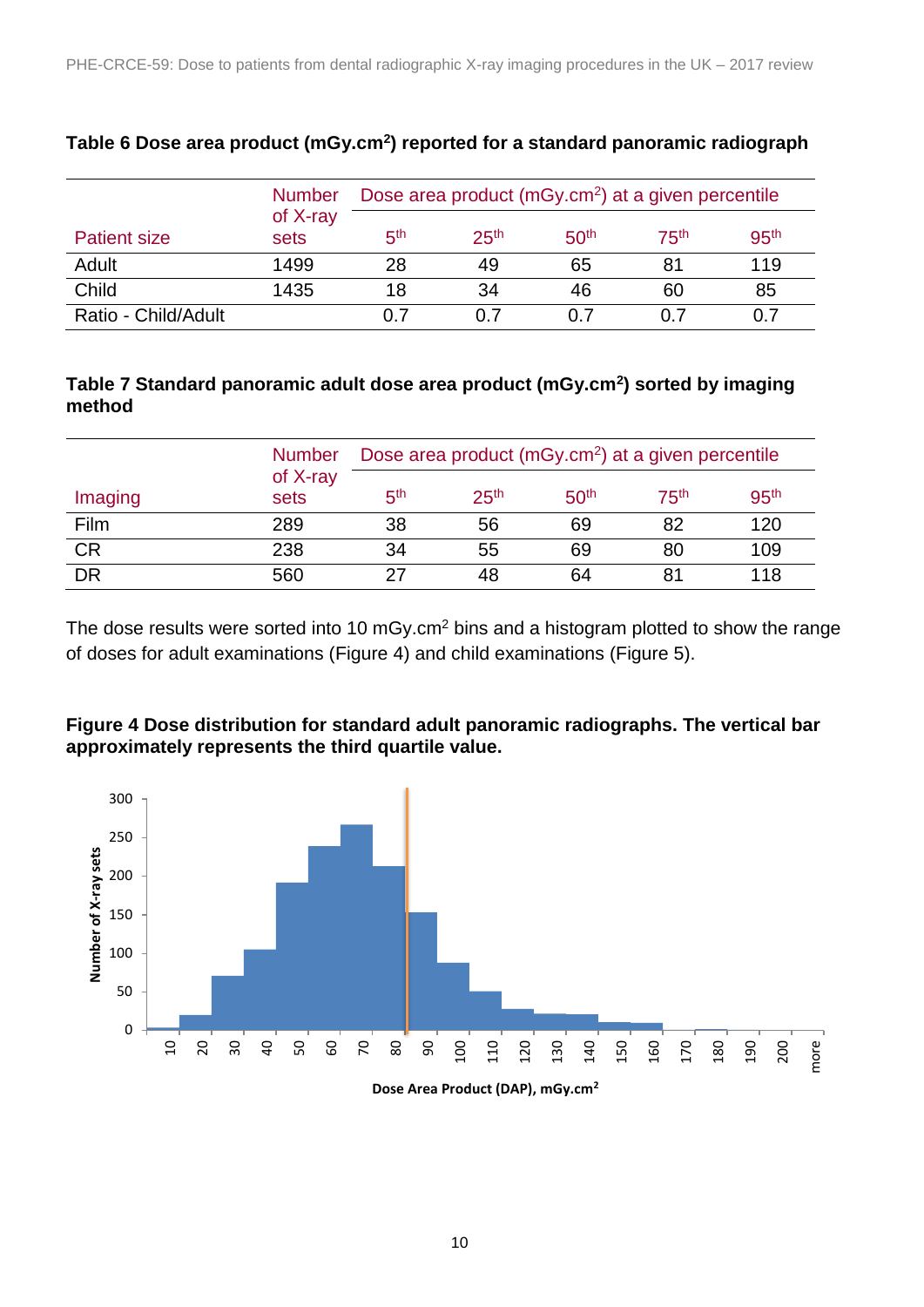#### <span id="page-10-1"></span>**Figure 5 Dose distribution for standard child panoramic radiographs. The vertical bar approximately represents the third quartile value.**



## <span id="page-10-0"></span>Lateral cephalometric

The different types of image receptor in use are shown in [Table 8.](#page-10-2)

### Imaging method Number of X-ray sets % of total % Film or digital Film 14 9% 9% CR <sup>17</sup> 11% 91% DR <sup>120</sup> 79% **Total 151**

#### <span id="page-10-2"></span>**Table 8 Choice of imaging method for cephalometric radiography**

For DR imaging there are 2 methods that can be used for image capture. The entire image is captured in a single short duration exposure (static method), as for film and CR systems, or a narrow X-ray beam is scanned across the patient to acquire the image (scanning method). The number of each type of system included in this study is shown in [Table 9.](#page-10-3)

#### <span id="page-10-3"></span>**Table 9 Choice of DR system for cephalometric radiography**

| DR imaging method | <b>Number</b><br>of X-ray<br>sets |
|-------------------|-----------------------------------|
| Scanning          | 87                                |
| <b>Static</b>     | 33                                |
| Total             | 120                               |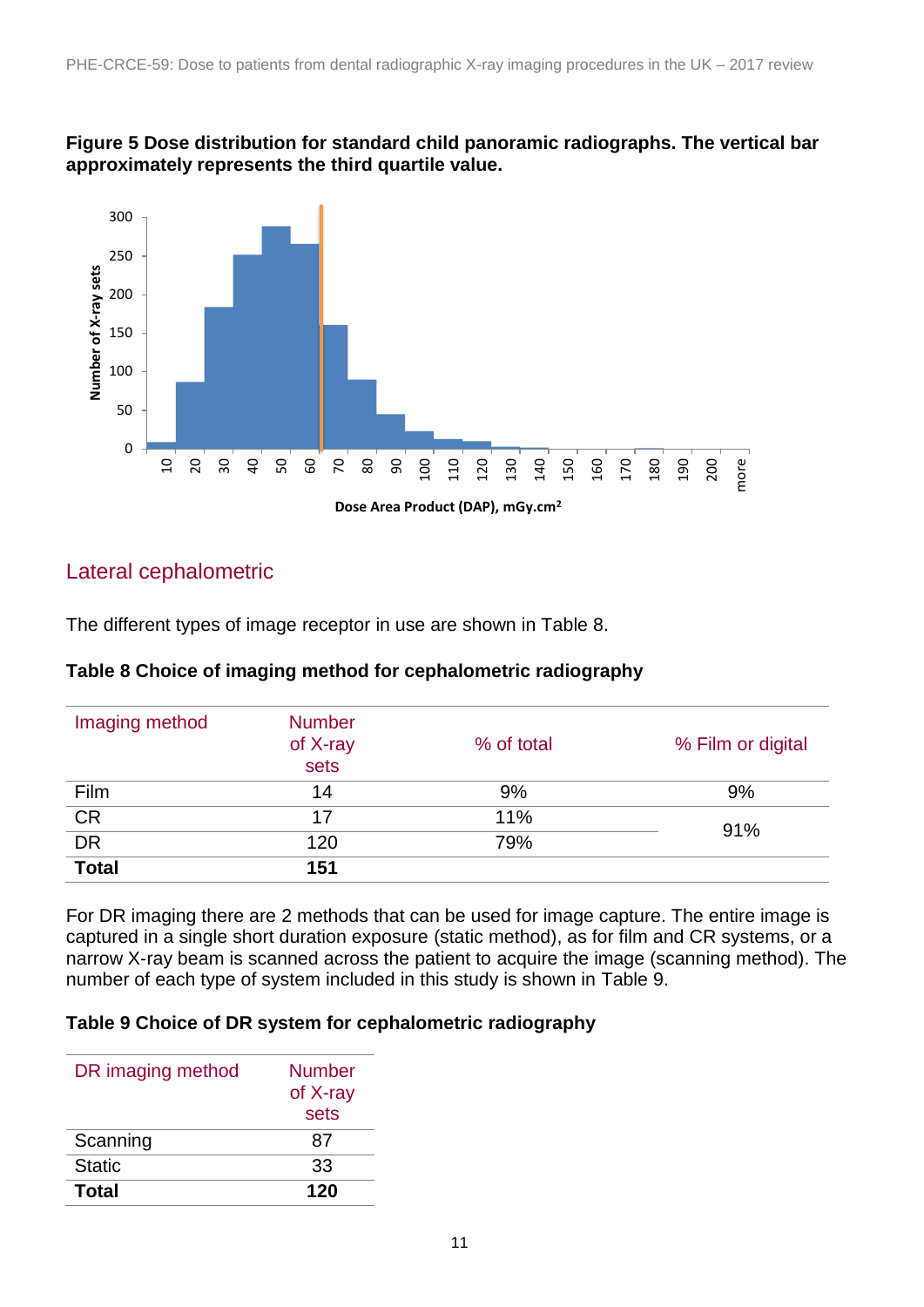The 5<sup>th</sup> to 95<sup>th</sup> percentile values for the DAP distribution are shown in [Table 10.](#page-11-0) The adult DAP distribution was sub-divided by choice of imaging and the results are shown in [Table 11.](#page-11-1)

|                     | <b>Number</b>    | Dose area product (mGy.cm <sup>2</sup> ) at a given percentile |                  |                  |                  |                  |
|---------------------|------------------|----------------------------------------------------------------|------------------|------------------|------------------|------------------|
| <b>Patient size</b> | of X-ray<br>sets | 5 <sup>th</sup>                                                | 25 <sup>th</sup> | 50 <sup>th</sup> | 75 <sup>th</sup> | 95 <sup>th</sup> |
| Adult               | 150              |                                                                |                  | 24               | 35               | 74               |
| Child               | 143              |                                                                | 14               | 20               | 24               | 53               |
| Ratio - Child/Adult |                  | 0.8                                                            | 0.8              | በ 9              |                  |                  |

#### <span id="page-11-0"></span>**Table 10 Dose area product (mGy.cm<sup>2</sup> ) reported for a lateral cephalometric radiograph**

#### <span id="page-11-1"></span>**Table 11 Adult lateral cephalometric dose area product (mGy.cm<sup>2</sup> ) sorted by imaging method**

|                | <b>Number</b>    | Dose area product (mGy.cm <sup>2</sup> ) at a given percentile |                  |                  |                  |                  |
|----------------|------------------|----------------------------------------------------------------|------------------|------------------|------------------|------------------|
| Imaging method | of X-ray<br>sets | 5 <sup>th</sup>                                                | 25 <sup>th</sup> | 50 <sup>th</sup> | 75 <sup>th</sup> | 95 <sup>th</sup> |
| Film           | 14               | 15                                                             | 28               | 37               | 39               | 50               |
| <b>CR</b>      | 17               | 19                                                             | 27               | 31               | 46               | 58               |
| $DR$ (all)     | 118              | 8                                                              | 16               | 22               | 32               | 87               |
| DR (static)    | 32               | 25                                                             | 32               | 37               | 69               | 107              |
| DR (scanning)  | 86               | 6                                                              | 13               | 19               | 23               | 35               |

[Table 12](#page-11-2) details the dose incident on the detector, sorted by the choice of imaging method.

#### <span id="page-11-2"></span>**Table 12 Adult dose measured at the detector (mGy) for a lateral cephalometric examination, sorted by imaging method**

|                | <b>Number</b>    | Dose (mGy) at a given percentile |                  |                  |                  |                  |
|----------------|------------------|----------------------------------|------------------|------------------|------------------|------------------|
| Imaging method | of X-ray<br>sets | 5 <sup>th</sup>                  | 25 <sup>th</sup> | 50 <sup>th</sup> | 75 <sup>th</sup> | 95 <sup>th</sup> |
| Film           | 9                | 0.07                             | 0.08             | 0.10             | 0.11             | 0.14             |
| <b>CR</b>      | 8                | 0.05                             | 0.08             | 0.10             | 0.12             | 0.15             |
| DR (static)    | 21               | 0.05                             | 0.08             | 0.09             | 0.13             | 0.28             |
| DR (scanning)  | 71               | 0.28                             | 0.85             | 1.60             | 2.25             | 3.85             |

The dose results were sorted into 10 mGy.cm<sup>2</sup> bins and a histogram plotted to show the range of doses for adult examinations (Figure 6) and child examinations (Figure 7).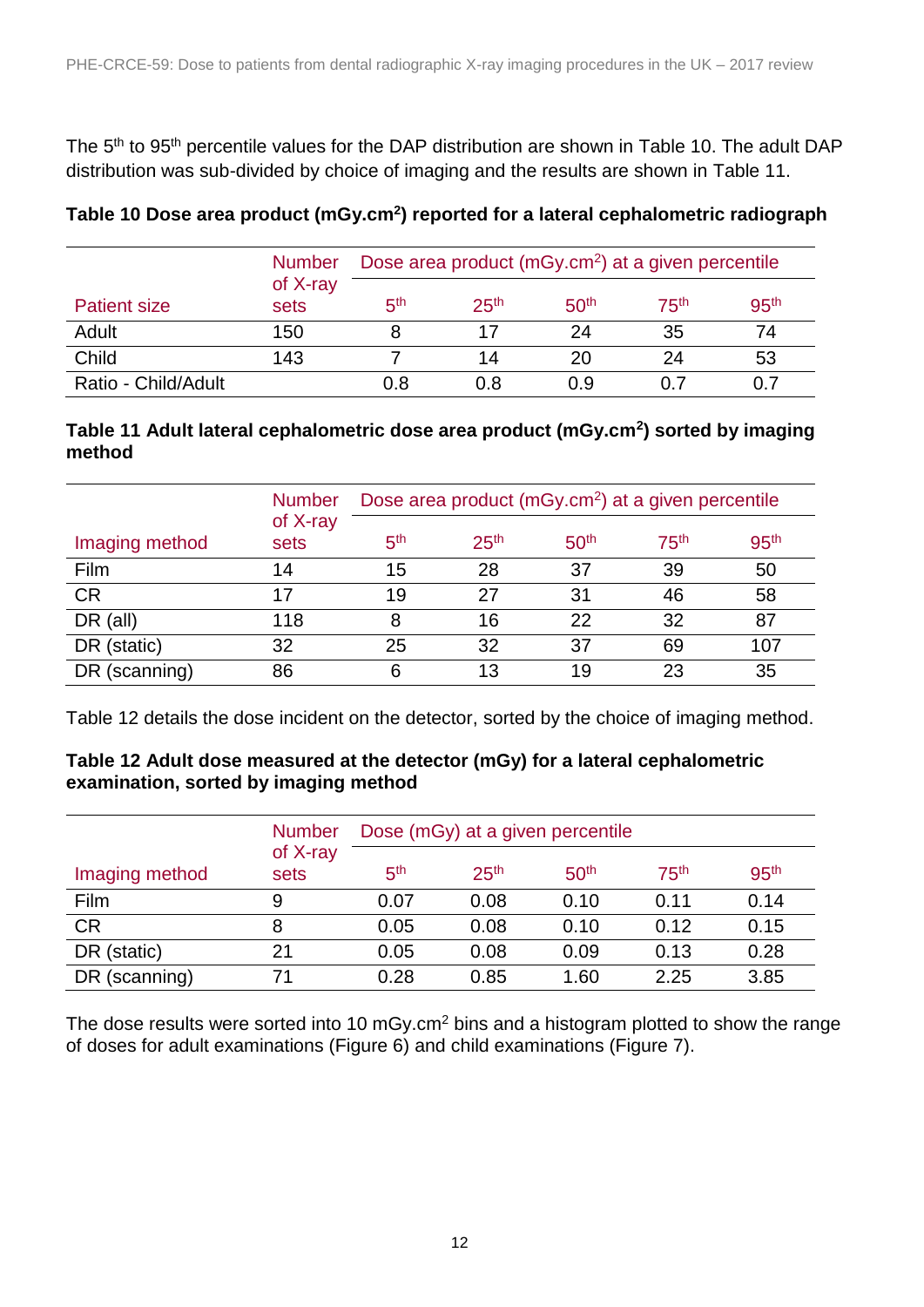



**Figure 7 Dose distribution for child lateral cephalometric radiographs. The vertical bar approximately represents the third quartile value**



**Dose Area Product (DAP), mGy.cm2**

Table 13 details a summary of the beam size measurements, sorted by choice of imaging method.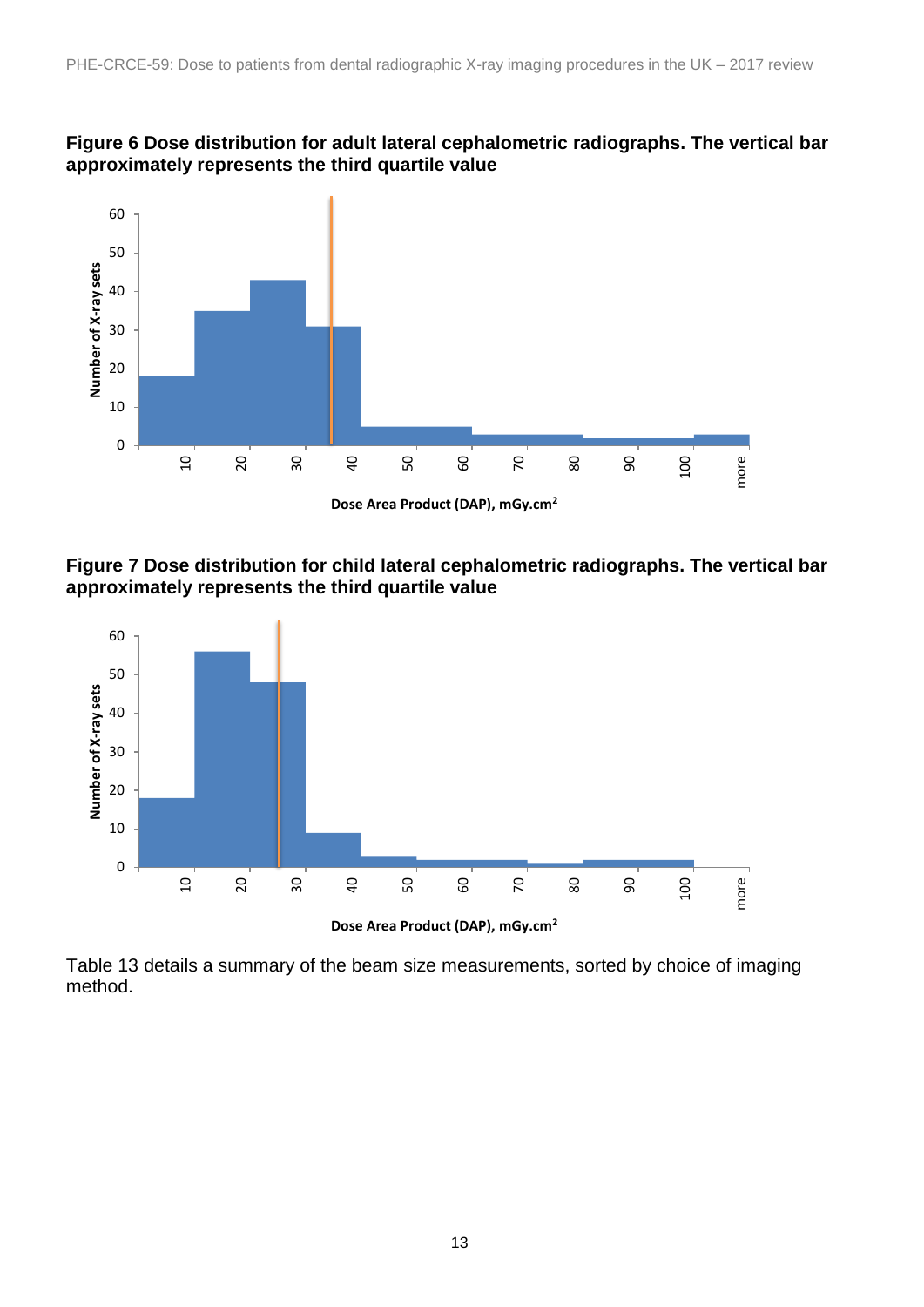| Beam size (mm) | <b>Film</b> | CR  | DR (static) | DR (scanning) |
|----------------|-------------|-----|-------------|---------------|
| Average Width  | 170         | 177 | 203         |               |
| Minimum Width  | 140         | 150 | 130         |               |
| Maximum Width  | 232         | 240 | 260         | 10            |
| Average Height | 213         | 223 | 248         | 217           |
| Minimum Height | 172         | 160 | 190         | 147           |
| Maximum Height | 230         | 300 | 325         | 275           |

#### **Table 13 Range of lateral cephalometric beam sizes measured at the detector**

### <span id="page-13-0"></span>Cone beam computed tomography

The 5<sup>th</sup> to 95<sup>th</sup> percentile values for the DAP distribution are shown in [Table 14.](#page-13-1)

#### <span id="page-13-1"></span>**Table 14 CBCT dose area product (mGy.cm<sup>2</sup> ) reported**

|                     | <b>Number</b>    | Dose area product (mGy.cm <sup>2</sup> ) at a given percentile |                  |                  |                  |                  |  |
|---------------------|------------------|----------------------------------------------------------------|------------------|------------------|------------------|------------------|--|
| <b>Patient size</b> | of X-ray<br>sets | 5 <sup>th</sup>                                                | 25 <sup>th</sup> | 50 <sup>th</sup> | 75 <sup>th</sup> | 95 <sup>th</sup> |  |
| Adult <sup>1</sup>  | 214              | 112                                                            | 164              | 217              | 265              | 458              |  |
| Child <sup>2</sup>  | 135              | 62                                                             | 86               | 138              | 169              | 335              |  |
| Ratio - Child/Adult |                  | 0.6                                                            | 0.5              | 0.6              | 0.6              | 0.7              |  |

The dose results were sorted into 50 mGy.cm<sup>2</sup> bins and a histogram plotted to show the range of doses for adult examinations (Figure 8) and child examinations (Figure 9).

l

<sup>&</sup>lt;sup>1</sup> Imaging prior to placement of a maxillary molar implant in a standard adult patient.

 $2$  Imaging of an impacted canine tooth of a 12-year-old child.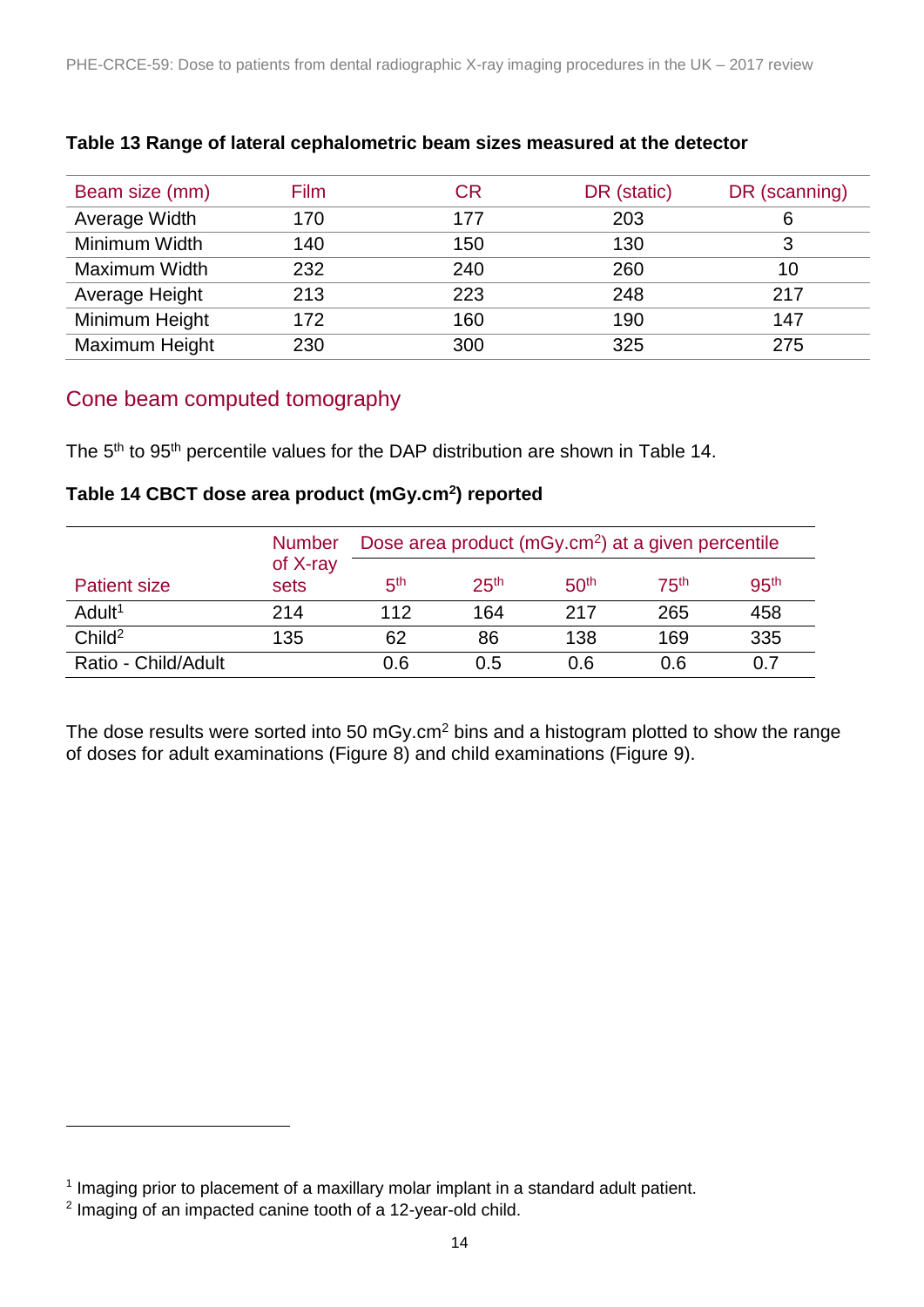#### **Figure 8 Dose distribution for adult CBCT radiographs. The vertical bar approximately represents the third quartile value.**



**Figure 9 Dose distribution for child CBCT radiographs. The vertical bar approximately represents the third quartile value.**

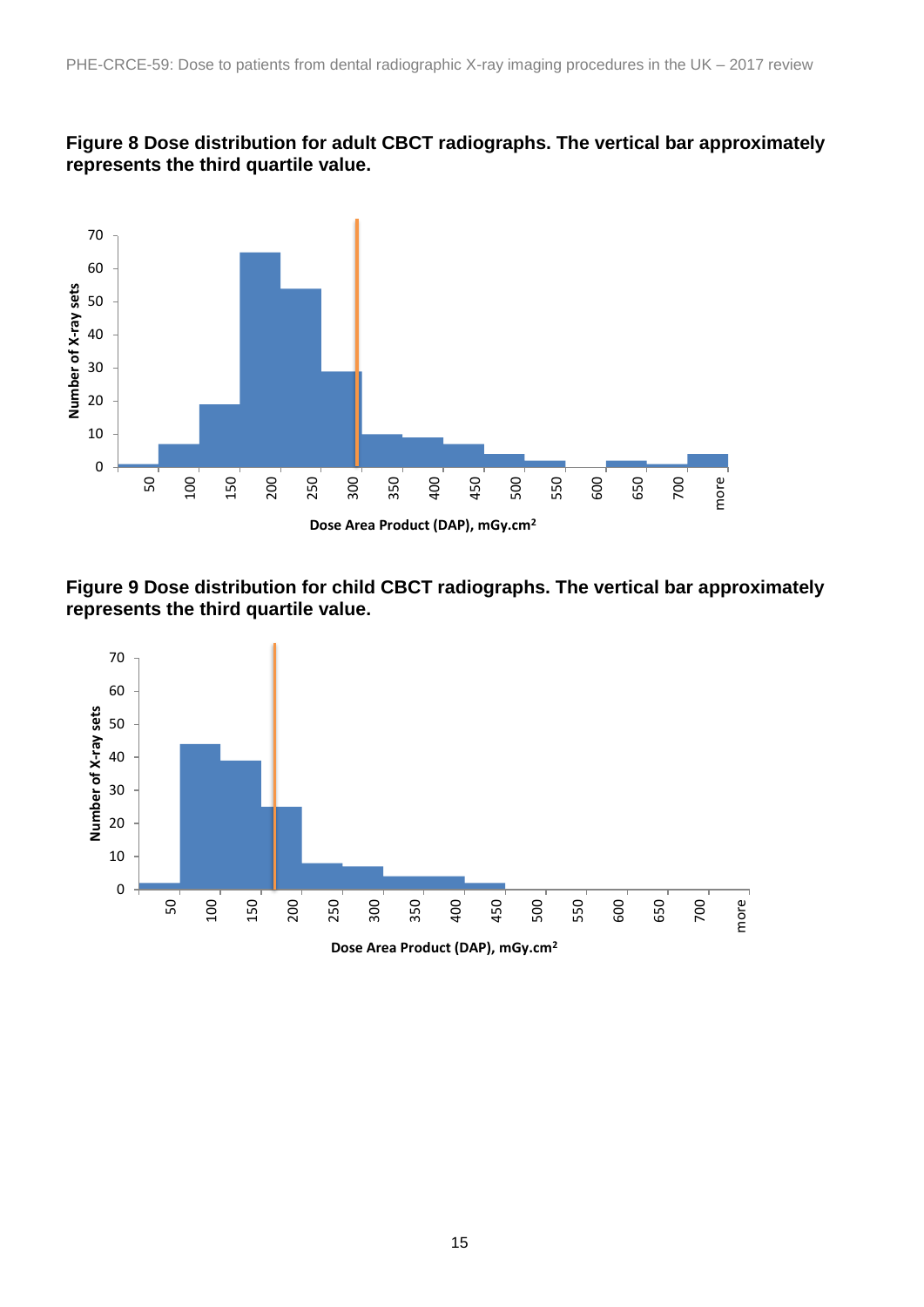Table 15 shows the average, minimum and maximum beam area used by CBCT equipment, as measured at the detector.

|                                     | Adult | Child |
|-------------------------------------|-------|-------|
| <b>Number</b>                       | 185   | 117   |
| Average area $(cm2)$                |       | 64    |
| Minimum area $(cm2)$                | 27    | 27    |
| Maximum area $\text{(cm}^2\text{)}$ | 253   | 160   |

#### <span id="page-15-2"></span>**Table 15 Range of CBCT beam sizes measured at the detector**

### <span id="page-15-0"></span>Summary of typical doses

[Table 16](#page-15-1) shows the median doses for each X-ray examination. The median dose can be viewed as the typical dose for an examination and is a useful tool to aid optimisation. Compared to the NDRL it may more closely represent an optimum dose (ICRP, 2017).

| X-ray type         | Patient size (clinical indication)                                        | Median dose             |
|--------------------|---------------------------------------------------------------------------|-------------------------|
| Intra oral         | Adult mandibular molar                                                    | 0.9 <sub>m</sub>        |
|                    | Child mandibular molar                                                    | $0.6$ mGy               |
| Panoramic          | Standard full adult                                                       | 65 mGy.cm $2$           |
|                    | Standard full child                                                       | 46 mGy.cm $2$           |
| Cephalometric      | <b>Adult lateral</b>                                                      | 24 mGy.cm $2$           |
|                    | <b>Child lateral</b>                                                      | 20 mGy.cm $2$           |
| <b>Dental CBCT</b> | Adult (imaging prior to placement of a<br>maxillary molar implant)        | 217 mGy.cm <sup>2</sup> |
|                    | Child (imaging of an impacted maxillary<br>canine of a 12 year old child) | 138 mGy.cm <sup>2</sup> |

#### <span id="page-15-1"></span>**Table 16 Summary of median doses for all types of dental imaging**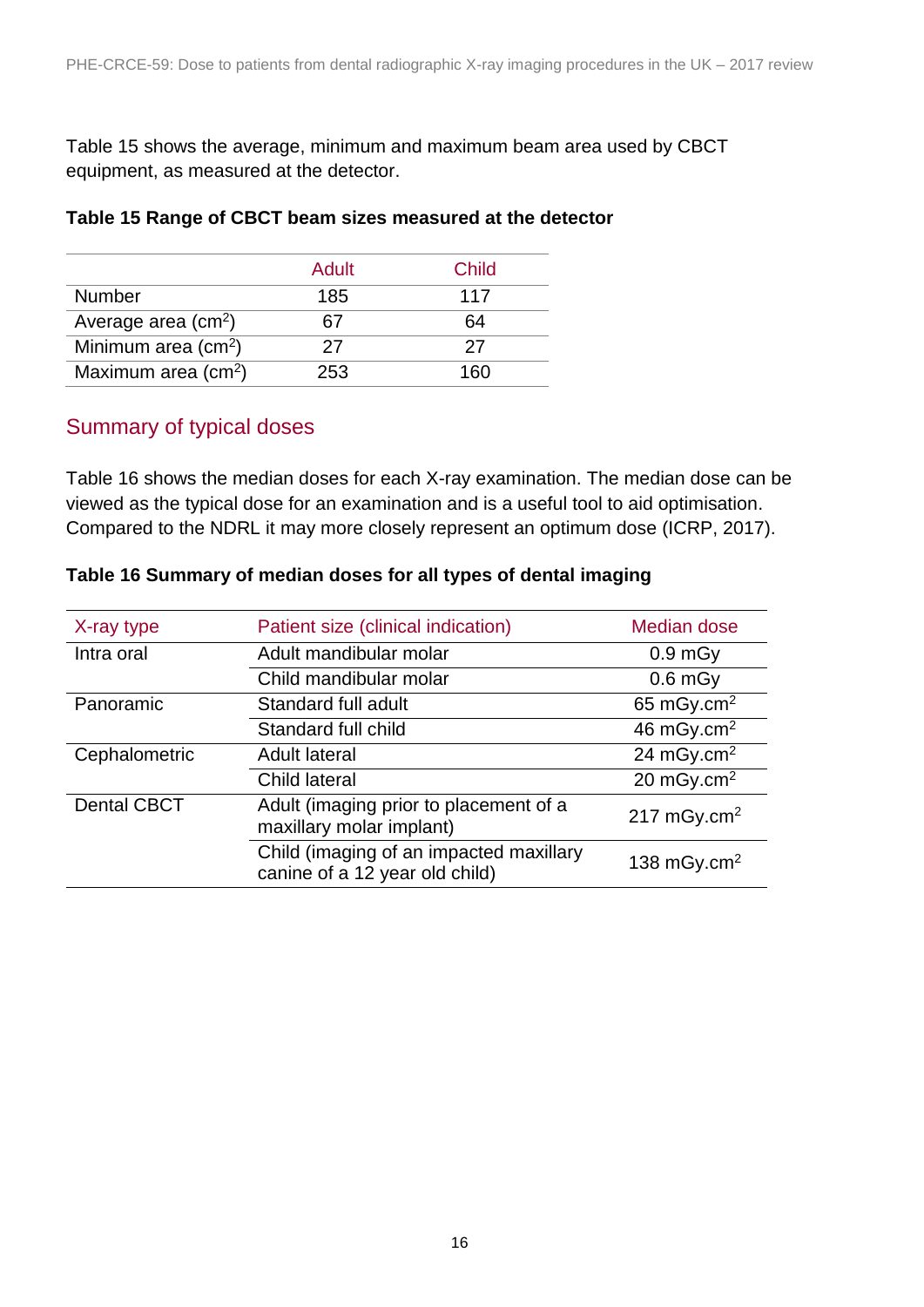# <span id="page-16-0"></span>**Discussion**

## <span id="page-16-1"></span>Representation

The locations of the respondents were:

- 24, England
- 4, Scotland
- 3, Wales
- 1. Northern Ireland

The individual X-ray set data did not include specific locations, and some respondents may cover a larger geographical area than 1 nation, however, this shows that data was received from across the UK. Data was received from private dental practices, NHS practices and NHS hospital-based practice.

As of 2017 there were 12,010 dental practices in the UK (Office for National Statistics, 2018). There is no available data on the total number of X-ray sets in use in the UK, however, data available from PHE's radiation protection services to dental practices indicates that there are on average approximately 2.5 intra-oral X-ray sets per practice. This data also indicates that around 27% of practices have panoramic X-ray equipment, 5% have cephalometric equipment and 9% have CBCT equipment. If these values are extrapolated to the total number of UK dental practices, it would imply that the data submitted to this survey represents around 37% of intra-oral sets, 46% of panoramic sets, 23% of cephalometric sets and 19% of CBCT sets in the UK. These numbers confirm that this survey is a reasonable guide to UK practice.

## <span id="page-16-2"></span>Digital imaging

In the 2010 review, 27% of intra-oral X-ray sets were being used with digital imaging (CR or DR systems) compared to 72% in this review, indicating a significant increase in the number of dental practices using digital imaging. Digital imaging is typically associated with lower patient doses than film imaging (Doyle and Finney, 2005; Berkhout et al., 2004) and this is evidenced in [Table 4,](#page-6-1) with the median dose for digital systems 20-30% lower than that for F-speed film.

For panoramic imaging, digital imaging is far more common than film, with 77% of sets using some form of digital imaging. However, unlike intra-oral radiography, there does not appear to be a significant reduction in patient dose with the use of a digital system.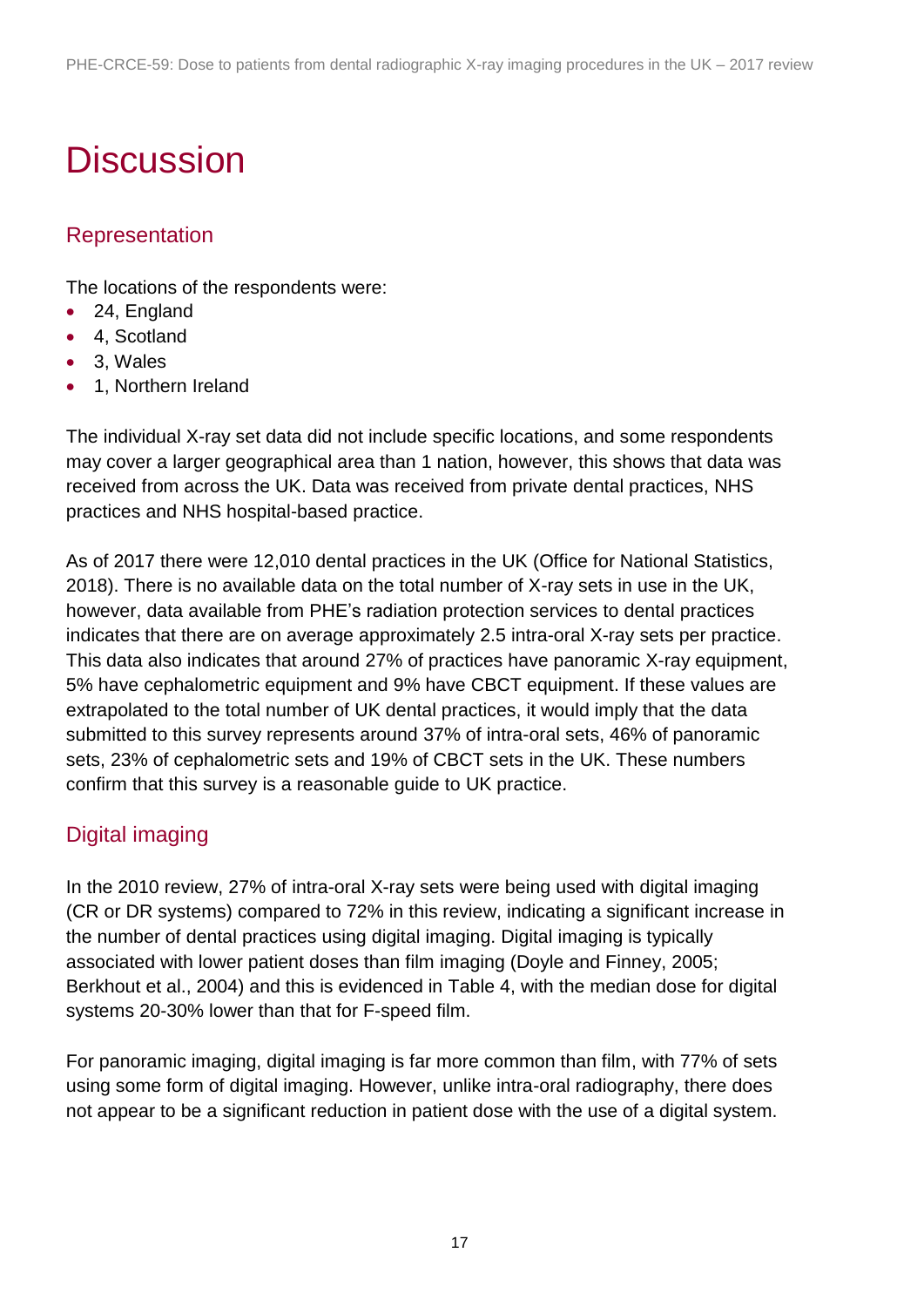## <span id="page-17-0"></span>Cephalometric imaging

Digital imaging in cephalometry can utilise 1 of 2 methods. Scanning systems employ a narrow X-ray beam and detector, like panoramic radiography, which is scanned across the patient to produce an image. Static systems employ a large X-ray beam and detector, like traditional film-based systems. The DAP values presented in [Table 11](#page-11-1) show a clear difference between the 2 methods, as has previously been highlighted (Holroyd, 2011). The median DAP for scanning systems is 19 mGy. $cm<sup>2</sup>$  versus 37 mGy.cm<sup>2</sup> for static systems. It is difficult to suggest a reason for this difference; however, scanning systems can provide a considerable dose saving to the patient and for a dental practice considering updating to digital technology this should certainly be taken into consideration.

The design of static systems is comparable to film systems, so it is possible to provide a comparison. The median dose to the film or detector is approximately the same [\(Table](#page-11-2)  [12\)](#page-11-2), however the average size of the image is 17 cm x 21 cm for film and 20 cm x 25 cm for static systems (Table 13). This is an increase in area of around 40%, which may explain the difference in DAP values between the two. There is no apparent technical reason why a digital system would require a larger image to be generated. When purchasing new equipment, an important consideration is the selection of equipment that gives the smallest field size necessary.

## <span id="page-17-1"></span>Dental CBCT

Dental CBCT is a relatively recent introduction. It was in very limited use at the time of the last national patient dose review and was therefore not considered. For this review, data was provided for over 200 units, highlighting the rapid adoption of this technology. [Table 16](#page-15-1) shows that CBCT is generally associated with higher patient doses than other forms of dental imaging. Comparing median DAP values, the patient dose is approximately 3-times higher than for a panoramic radiograph.

Different models of CBCT set allow a range of image sizes (fields of view), ranging from capturing a single tooth to the entire head. For this review, limited data was provided on the field of view used, however there was a good amount of data presented on the beam size measured at the detector, which is reasonably well correlated with field of view size.

[Table](#page-15-2) 15 shows the range of beam areas measured. For adults, this shows a factor of approximately 10 from minimum to maximum size. As data for this review was requested for imaging a single tooth, it would be expected that a small field of view option would be selected. This data suggests this is not always the case, which may be either because the operator has chosen too large a field of view; or it may be that the equipment is not provided with a small field of view option (approximately 5 cm x 5 cm or smaller).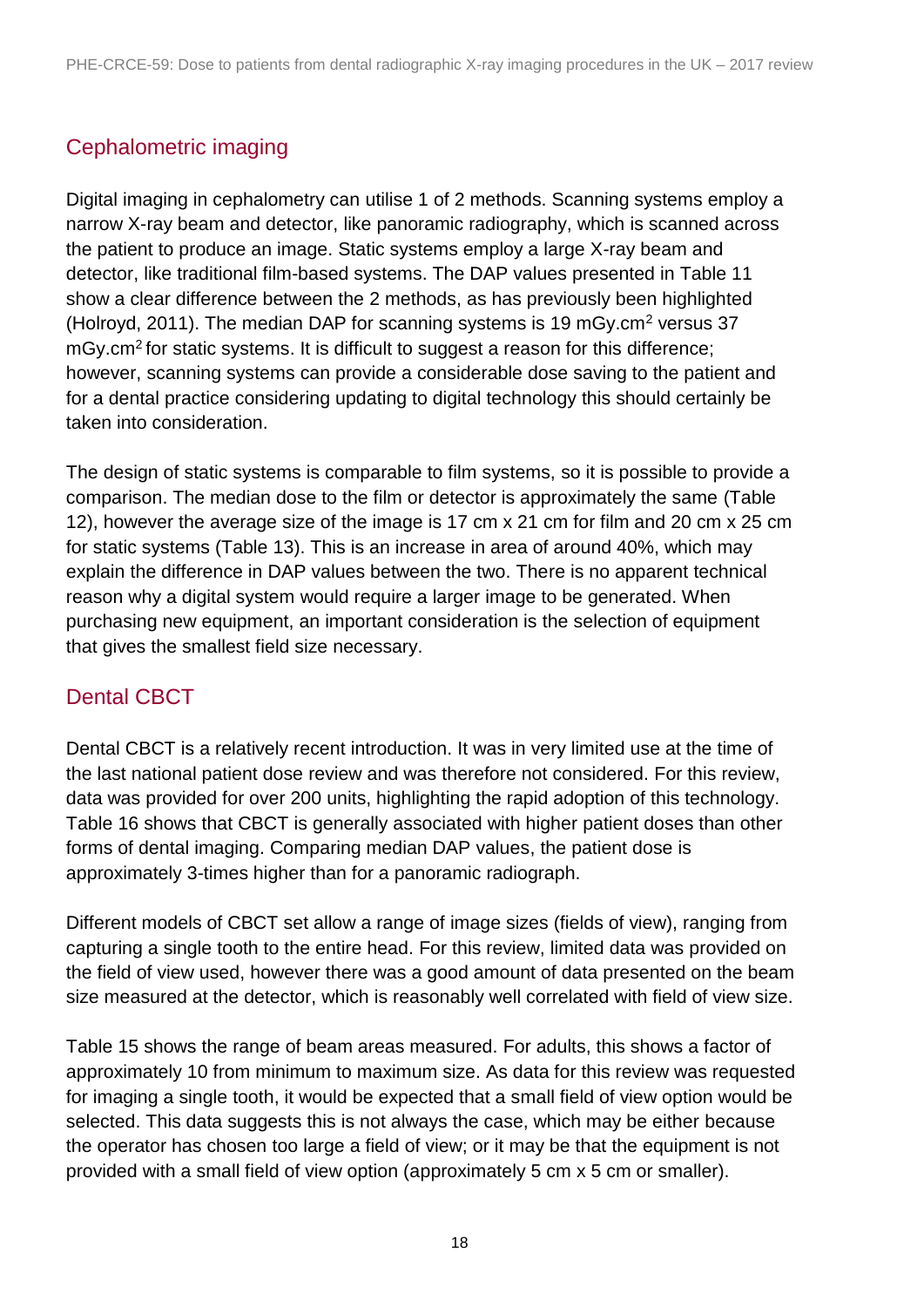### <span id="page-18-0"></span>National DRLs

National DRLs have been typically set at a rounded 75<sup>th</sup> percentile of the dose distribution. The values presented in [Table 17](#page-18-2) are proposed as new NDRLs for the UK.

| X-ray type         | Patient size (clinical indication)                                        | <b>Proposed NDRL</b>    |
|--------------------|---------------------------------------------------------------------------|-------------------------|
| Intra oral         | Adult mandibular molar                                                    | $1.2$ mgy               |
|                    | Child mandibular molar                                                    | $0.7$ mGy               |
| Panoramic          | Adult full jaw                                                            | 81 mGy.cm <sup>2</sup>  |
|                    | Child full jaw                                                            | 60 mGy.cm $2$           |
| Cephalometric      | <b>Adult lateral</b>                                                      | 35 mGy.cm $2$           |
|                    | Child lateral                                                             | 24 mGy.cm <sup>2</sup>  |
| <b>Dental CBCT</b> | Adult (imaging prior to placement of a<br>maxillary molar implant)        | 265 mGy.cm <sup>2</sup> |
|                    | Child (imaging of an impacted maxillary<br>canine of a 12 year old child) | 170 mGy.cm <sup>2</sup> |

#### <span id="page-18-2"></span>**Table 17 Proposed NDRLs**

Comparing these values to the current NDRLs shows that there has been a significant reduction in the third quartile value of patient dose distribution for a standard adult intraoral mandibular molar examination (29%). This is likely to be due to the increased adoption of digital imaging detectors, which require lower radiation exposure to produce a clinically acceptable image than the film that they have replaced. There have also been small decreases in patient doses delivered during both adult (13%) and child (10%) panoramic radiography. These smaller decreases perhaps reflect the fact that there is not a significant dose saving to be made using digital detectors in panoramic radiography, although there are some models of digital systems which can operate with reduced exposure compared to film or computed radiography systems.

Although there are no NDRLs for lateral cephalometric radiography, a 2011 paper (Holroyd, 2011) reported third quartile DAP values of 40 mGy.cm2 and 25 mGy.cm2 for adult and child radiography from a national dose survey. These are broadly in agreement with the values presented in this report.

For dental CBCT an achievable dose of 250 mGy.cm2 has previously been recommended for adult imaging (Holroyd and Walker, 2010). The proposed NDRL in this paper is similar, suggesting that many practices have been able to meet the achievable dose.

### <span id="page-18-1"></span>Dose trends

PHE has carried out regular dose surveys approximately every 5 years since 1999 for intra-oral and panoramic radiography. [Table 18](#page-19-1) shows the third quartile values of the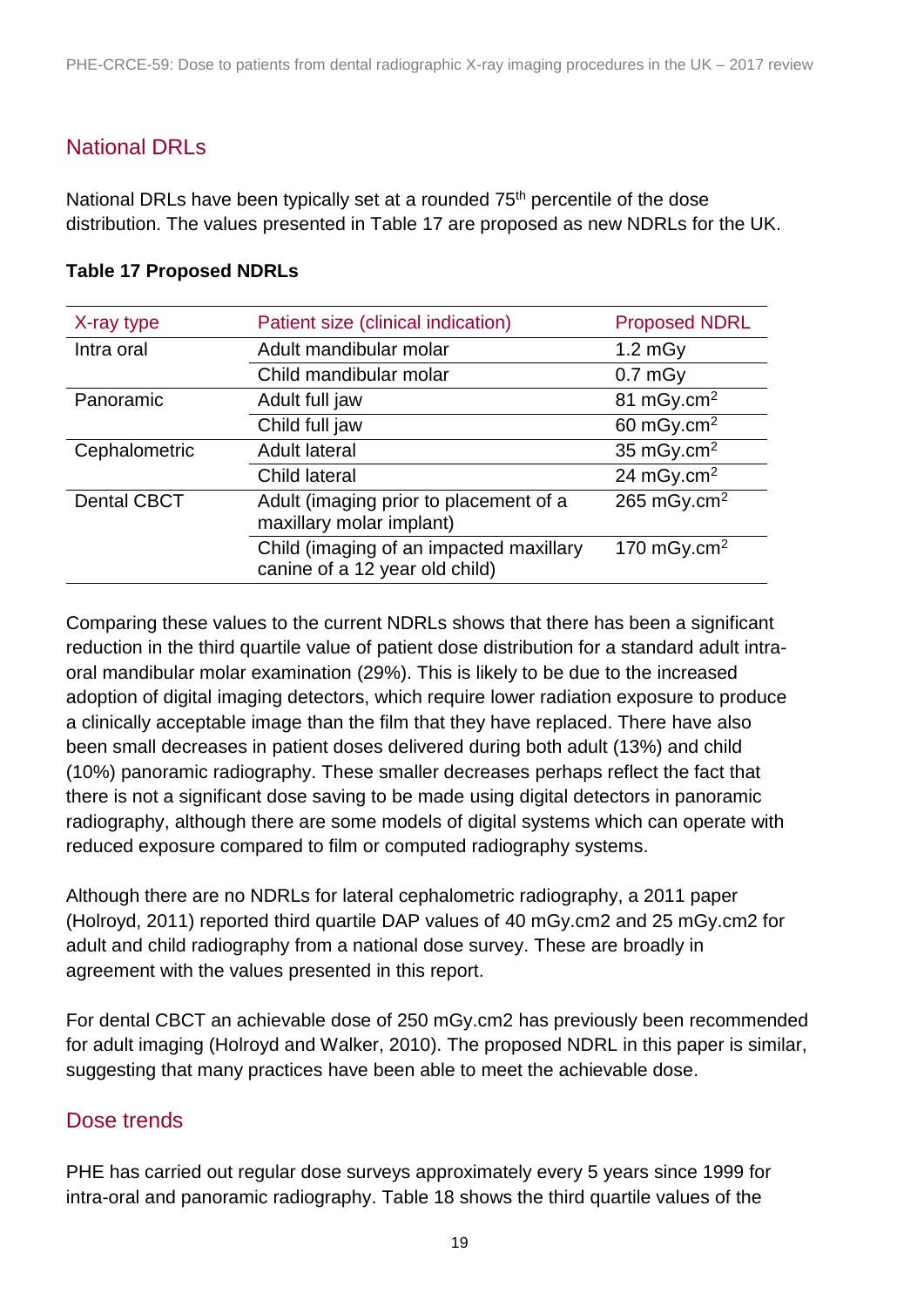adult dose distributions for each dose survey (Napier, 1999; Hart et al., 2007; Hart et al., 2012). This shows that patient doses from intra-oral radiography have significantly decreased in this time, whereas panoramic doses have stayed broadly similar. This can be explained by the dose saving provided by the adoption of digital intra-oral systems and the use of equipment with higher operating potentials. For panoramic radiography, digital systems do not appear to offer the same potential for dose saving.

<span id="page-19-1"></span>

| Table 18 Summary of PHE dose survey results from 1998 to present |  |
|------------------------------------------------------------------|--|
|                                                                  |  |

| Year of data collection          | 1998 | 2005 | 2010 | 2017<br>(current) |
|----------------------------------|------|------|------|-------------------|
| Intra-oral $(mGy)$               | 3.9  | 2.3  | 17   |                   |
| Panoramic (mGy.cm <sup>2</sup> ) | 92   |      | 93   |                   |

While there has been a gradual reduction in patient dose from dental examinations in the UK, it is useful to compare UK doses to other countries. [Table 19](#page-19-2) shows published NDRLs in other countries (Kim et al., 2012; Kim et al., 2014; Rocha et al., 2018; Poppe et al., 2007a, 2007b; Looe et al., 2007; Grey et al., 2004; Tierris et al., 2004; Alcaraz et al., 2010).

| Country   | Exam details                                                               | Year | Intra-oral | Panoramic | Cephalometric |
|-----------|----------------------------------------------------------------------------|------|------------|-----------|---------------|
| South     | Adult lower molar                                                          | 2012 | 3.1        |           |               |
| Korea     | Child exam                                                                 | 2014 |            | 96        | 121           |
| France    | Adult exam                                                                 | 2018 |            | 136       |               |
| Germany   | Adult lower molar, Adult<br>male panoramic, Adult<br>lateral cephalometric | 2006 | 1.5        | 87        | 32.6          |
| <b>US</b> | Adult bitewing                                                             | 2005 | 2.3        |           |               |
| Greece    | Adult male pan                                                             | 2004 |            | 117       |               |
|           | Upper molar                                                                | 2013 | 2.75       |           |               |
| Spain     | Upper molar                                                                | 2010 | 3.6        |           |               |

#### <span id="page-19-2"></span>**Table 19 Summary of published national DRLs outside the UK**

<span id="page-19-0"></span>The authors were unable to find any published NDRLS for CBCT radiography. Although some of these studies are for different examinations (for example, examinations of children or different intra-oral teeth), the proposed UK NDRLs are lower than most other published values and comparable to the values in Germany. This may be in part due to the long-established process of patient dose reviews carried out in the UK.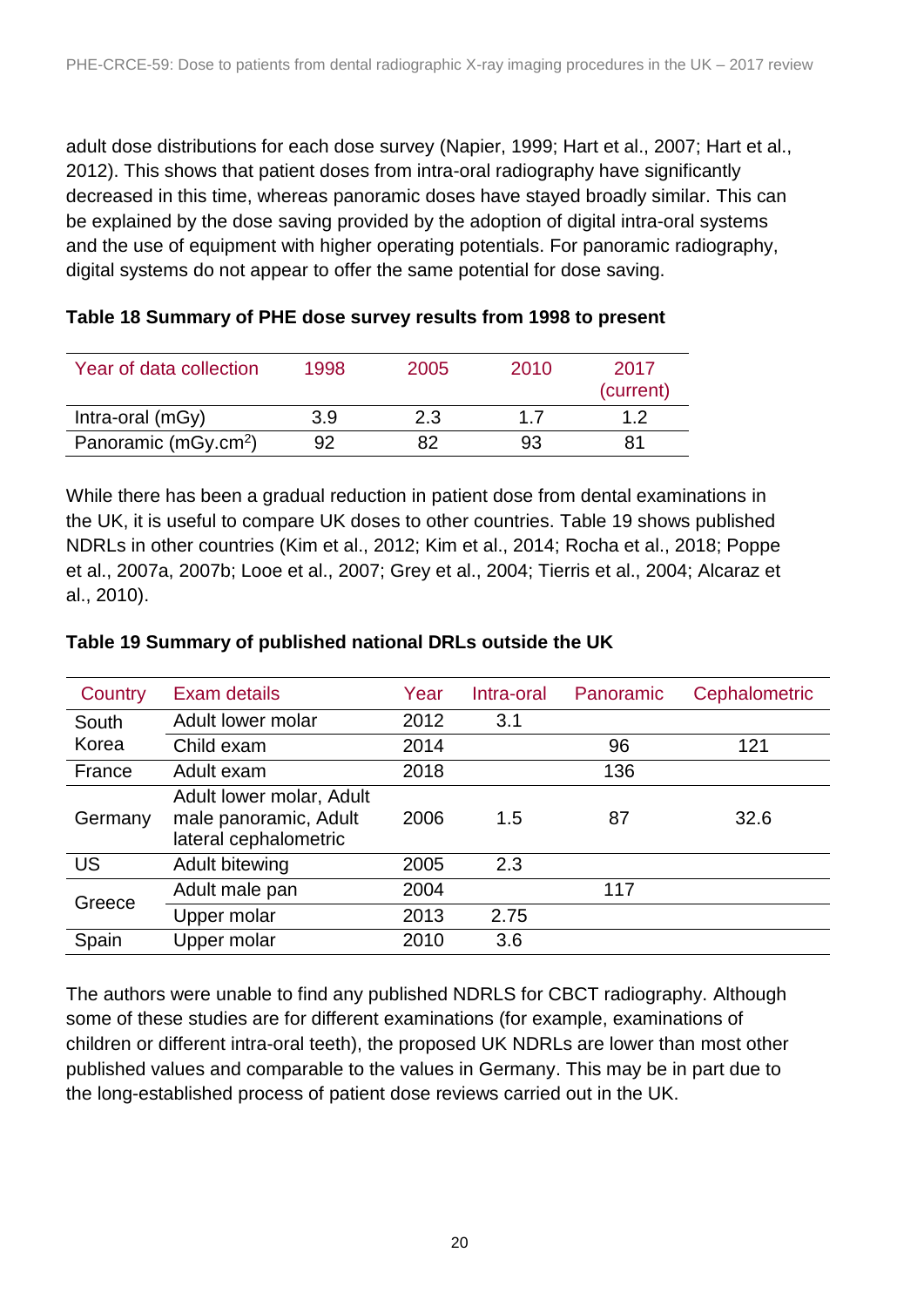# **Conclusion**

As a result of this review, PHE recommends the establishment of new NDRLs for child intra-oral radiography, lateral cephalometric radiography and dental CBCT imaging and updates to the existing NDRLs for adult intra-oral and adult and child panoramic imaging. The NDRL for adult intra-oral radiography has decreased significantly when compared to the previous value; and the NDRLs for panoramic radiography are slightly reduced. When compared with NDRLS established in other countries, the UK NDRLs are generally lower and this may be in part due to the long-established process in the UK of periodically reviewing patient doses and regularly updating NDRLs.

## <span id="page-20-0"></span>**References**

Alcaraz M.,Velasco E.,Martınez-Beneyto Y.,Velasco F.,Armero D.,Parra C. and Canteras M., 2010. The status of Spain's dental practice following the European Union directive concerning radiological installations: 11 years on (1996–2007). Dentomaxillofacial Radiology, 39, pp.468–474.

Berkhout, W.E.R., Beuger, D.A., Sanderink, G.C.H. and van der Stelt, P.F., 2004. The dynamic range of digital radiographic systems: dose reduction or risk of overexposure? Dentomaxillofacial Radiology, 33, pp.1-5.

Doyle, P. and Finney, L., 2005. Performance Evaluation and Testing of Digital Intra-Oral Systems. Radiation Protection Dosimetry, 117(1-3), pp.313-317.

Eun-Kyung Kim, Won-Jeong Han, Jin-Woo Choi, Yun-Hoa Jung\*, Suk-Ja Yoon\*\*, Jae-Seo Lee, 2012. Diagnostic reference levels in intraoral dental radiography in Korea. Imaging Science in Dentistry, 42, pp.237-42.

Gray, J.E., Archer, B.R., Butler, P.F., Hobbs, B.B., Mettler, F.A., Pizzutiell, R.J., Schueler, B.A., Strauss, K.J., Suleiman, O.H. and Yaffe, M.J., 2005. Reference Values for Diagnostic Radiology: Application and Impact. Radiology, 235, pp.354-358.

Hart, D., Hillier, M.C., Wall, B.F., 2007. HPA-RPD-029. Doses to Patients from Radiographic and Fluoroscopic X-ray Imaging Procedures in the UK - 2005 Review. Chilton, Oxford: Health Protection Agency.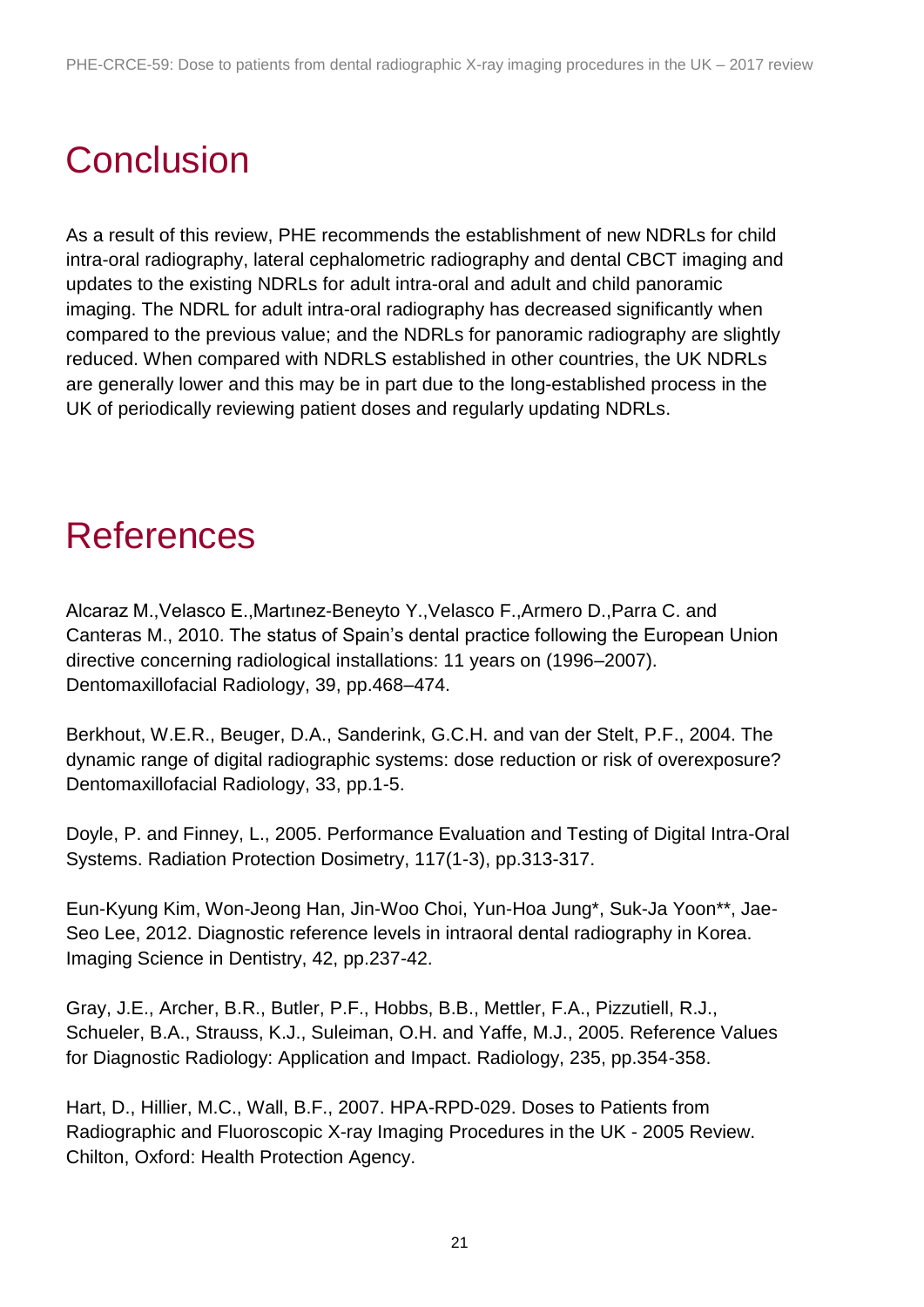Hart, D., Hillier, M.C. and Shrimpton, P.C., 2012. HPA-CRCE-034. Doses to Patients from Radiographic and Fluoroscopic X-ray Imaging Procedures in the UK - 2010 Review. Chilton, Oxford: Health Protection Agency.

Holroyd, J.R. 2011. National reference doses for dental cephalometric radiography. British Journal of Radiology, 84(1008), pp.1121–1124.

Holroyd, J.R. and Walker, A. 2010. HPA-RPD-065. Recommendations for the Design of X-ray Facilities and the Quality Assurance of Dental Cone Beam CT (Computed Tomography) Systems. Chilton, Oxford: Health Protection Agency.

International Commission on Radiological Protection (ICRP), 2017. Diagnostic reference levels in medical imaging. ICRP Publication 135. Ann. ICRP 46(1).

JiscMail. Medical-physics-engineering mailing list. 2018. Available from: http://www.jiscmail.ac.uk/MEDICAL-PHYSICS-ENGINEERING [cited 6 February 2018]

Kim, Y., Yang, B.,Yoon, S., Kang, B. and Lee, J., 2014. Diagnositc reference levels for panoramic and lateral cephalometric radiography of Korean children. Health Physics, 107(2), pp.111-116.

Looe, H.K., Eenboom, F.,Chofor, N., Pfaffenberger, A.,Sering, M., Rühmann, A., Poplawski, A., Willborn, K. and Poppe, B., 2007. Dose-area product measurements and determination of conversion coefficients for the estimation of effective dose in dental lateral cephalometric radiology. Radiation Protection Dosimetry, 124(2), pp.181-186.

Manousaridis G., Koukorava C., Hourdakis, C. J.,Kamenopoulou V.,Yakoumakis, E. and Tsiklakis, K., 2013. Establishment of diagnostic reference levels for dental intraoral radiography. Radiation Protection Dosimetry, 156(4), pp.455–457.

National Radiological Protection Board (NRPB), 2001. Guidance Notes for Dental Practitioners on the Safe Use of X-ray Equipment. Chilton, Oxford: NRPB.

Office for National Statistics. Freedom of information request FOI 3748. Available at https://www.ons.gov.uk/aboutus/transparencyandgovernance/freedomofinformationfoi/n umberofdentistsanddentalpracticesintheuk (accessed May 2018).

Poppe, B., Looe, H.K., Pfaffenberger, A., Eenboom, F., Chofor, N., Sering, M., Ruhmann, A., Poplawski, A. and Willborn, K., 2007a. Radiation Exposure and Dose Evaluation in Intraoral Dental Radiology. Radiation Protection Dosimetry, 123(2), pp.262-267.